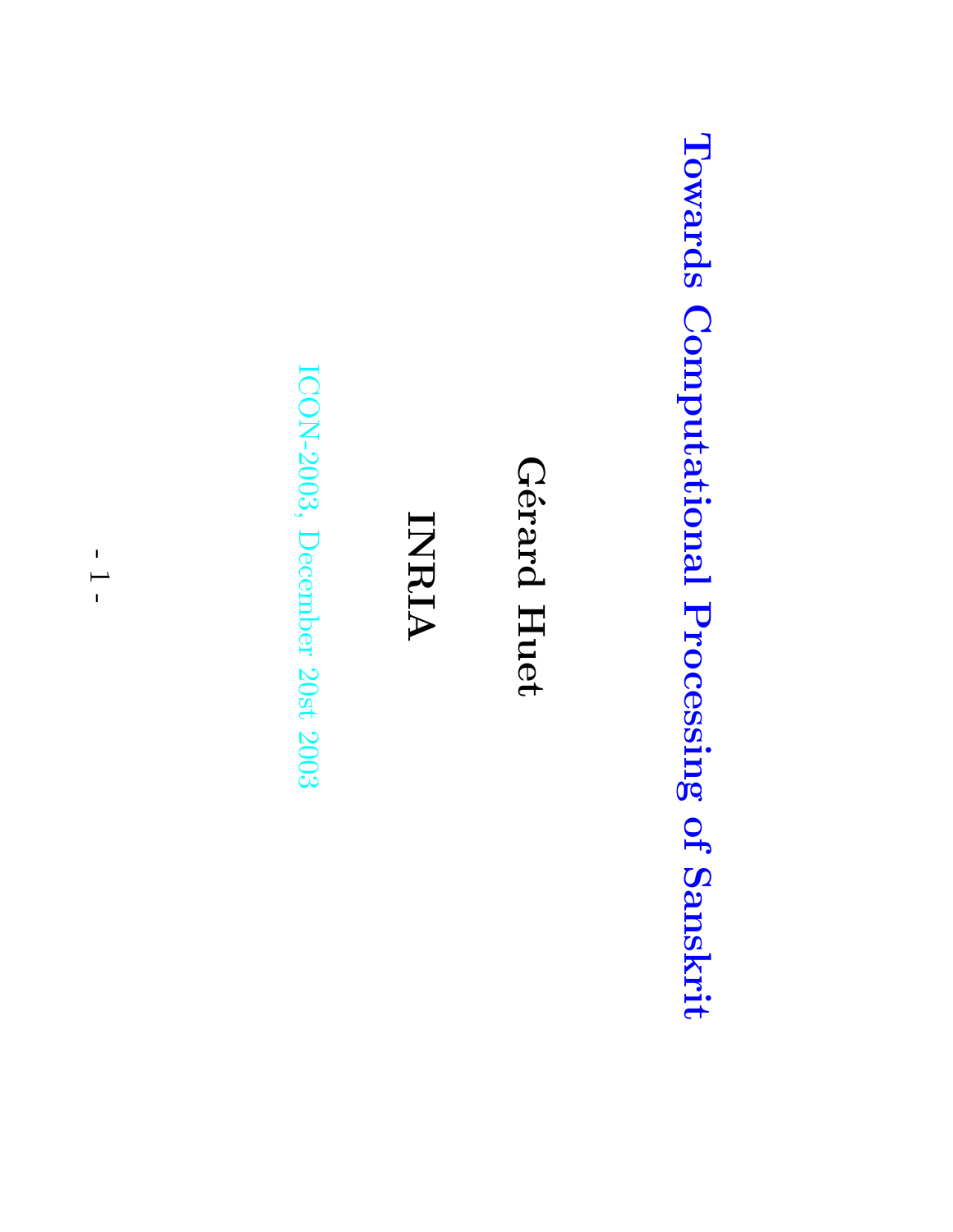# Sanskrit milestones milestones

- Indo-European Indo-European family
- $\bullet$ Indo-Iranian Indo-Iranian branch
- $\bullet$ Vedic
- ${\rm \dot{Pa}}$ ini
- $\bullet$ Classical Classical Sanskrit
- $\bullet$ The Sanskrit Corpus
- The pan. .dita tradition
- $\bullet$ Prakrit, Pāli, Hindi, Bengali, etc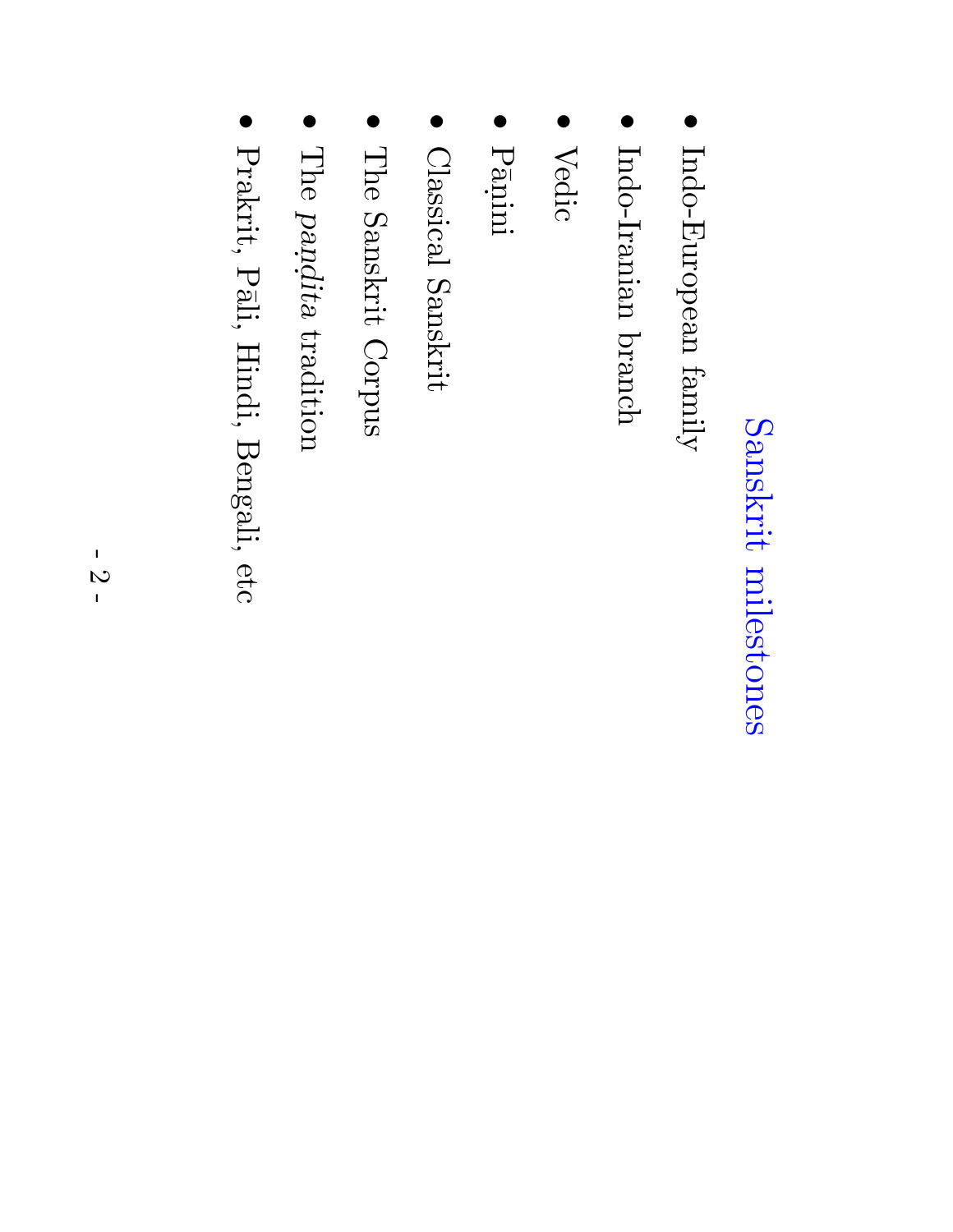## Sanskrit Indian Tradition

- ${\rm \dot{H}\rm \dot{a}}$ ini's generative grammar  $\diagup$  $a$ s.t $\bar{a}$ dhyay $\bar{a}$ ´sivas¯utras,  $dh\bar{a}t$ up $\bar{a}t\bar{h}a,$ gan.  $ap\bar{a}tha)$
- ${\rm Katsy}$ ayana, Katyāyana, Patañjali
- $\bullet$  $\operatorname{Bhat}_\mathrm{right}^\mathrm{?}$  $\mathrm{v}\bar{\mathrm{a}}$ kyapadīya
- $\bullet$  $\mathrm{S\bar{a}}$ yan. a's commentary of Veda
- $\bullet$ Ved¯a ˙nga -  $\tilde{sliks\bar{a}},$ vy¯akaran.  $\vec{a}$ chandas, nirukta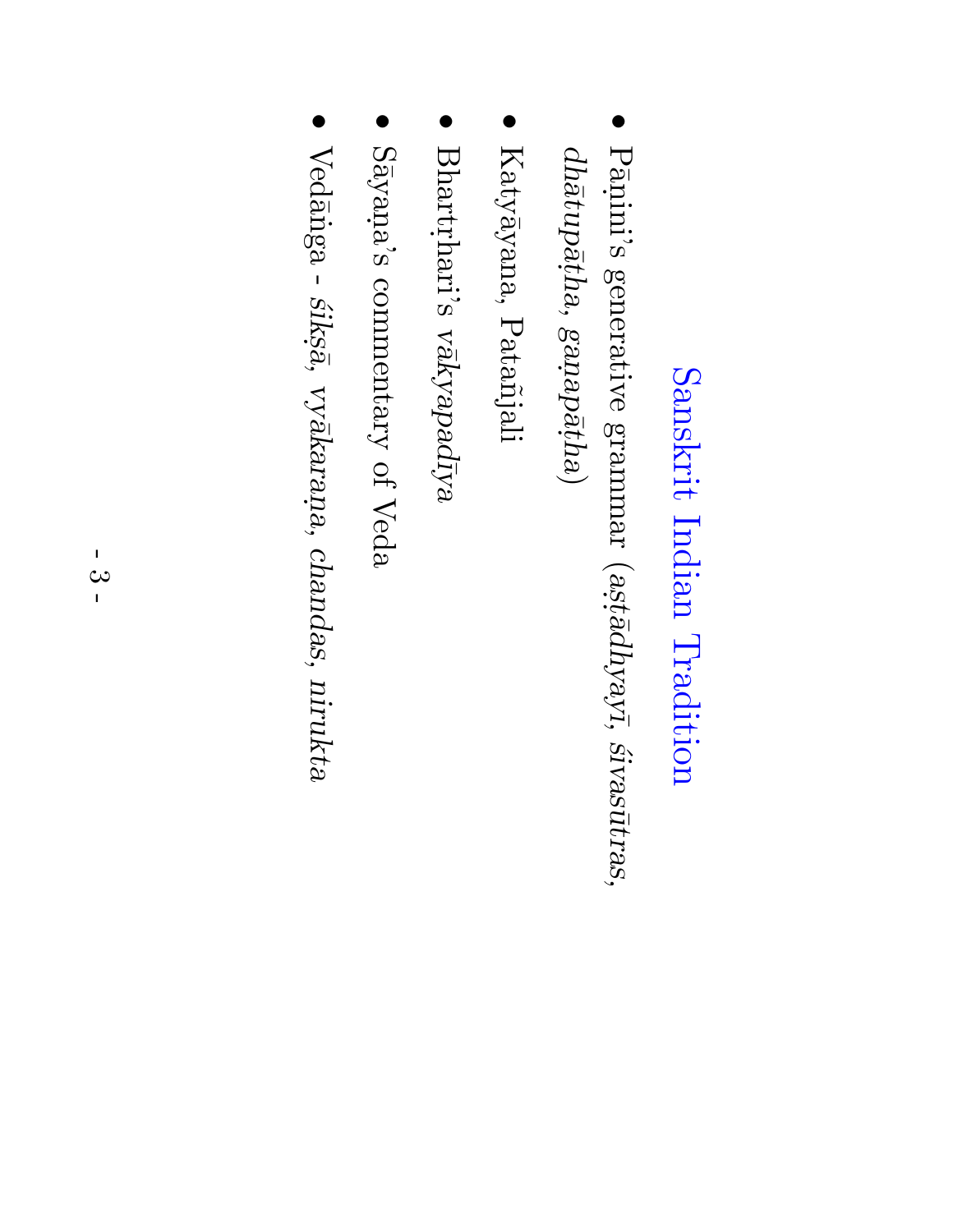## Comparative linguistics and Veda

- $\bullet$ Wilson  $\operatorname{Rooth}$ M¨uller
- Bergaigne Oldenberg Bloomfield
- Whitney Apte
- Böhtlingk Monier-Williams Monier-Williams
- Speijer
- $\bullet$ Renou Gonda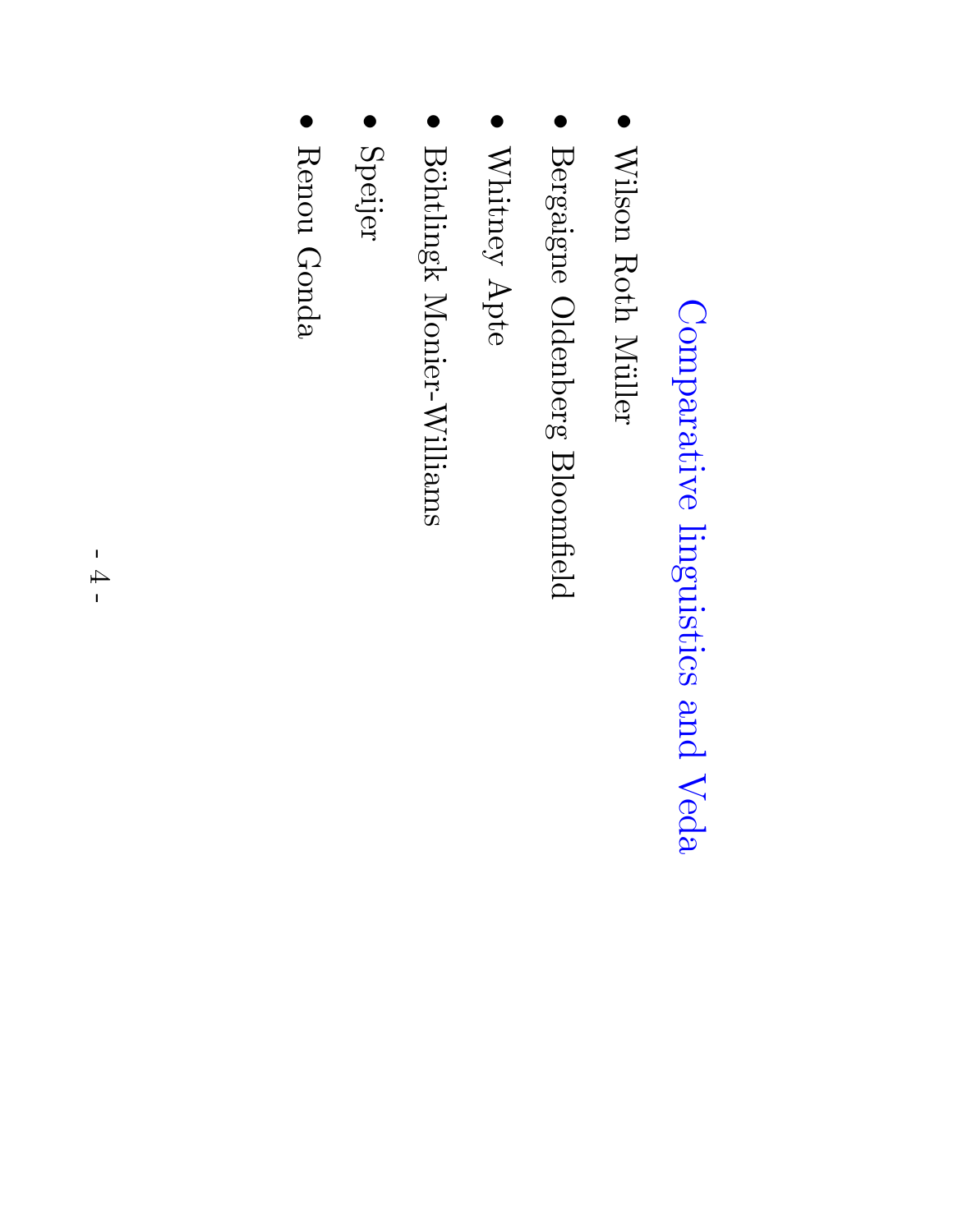# Modern descriptive linguistics

- Cardona Cardona
- $\bullet$ Kiparsky
- $\bullet$ Hock
- Deshpande Deshpande
- $\bullet$ Aklujkar
- Scharf
- Gillon

-  $\mathbf C$ र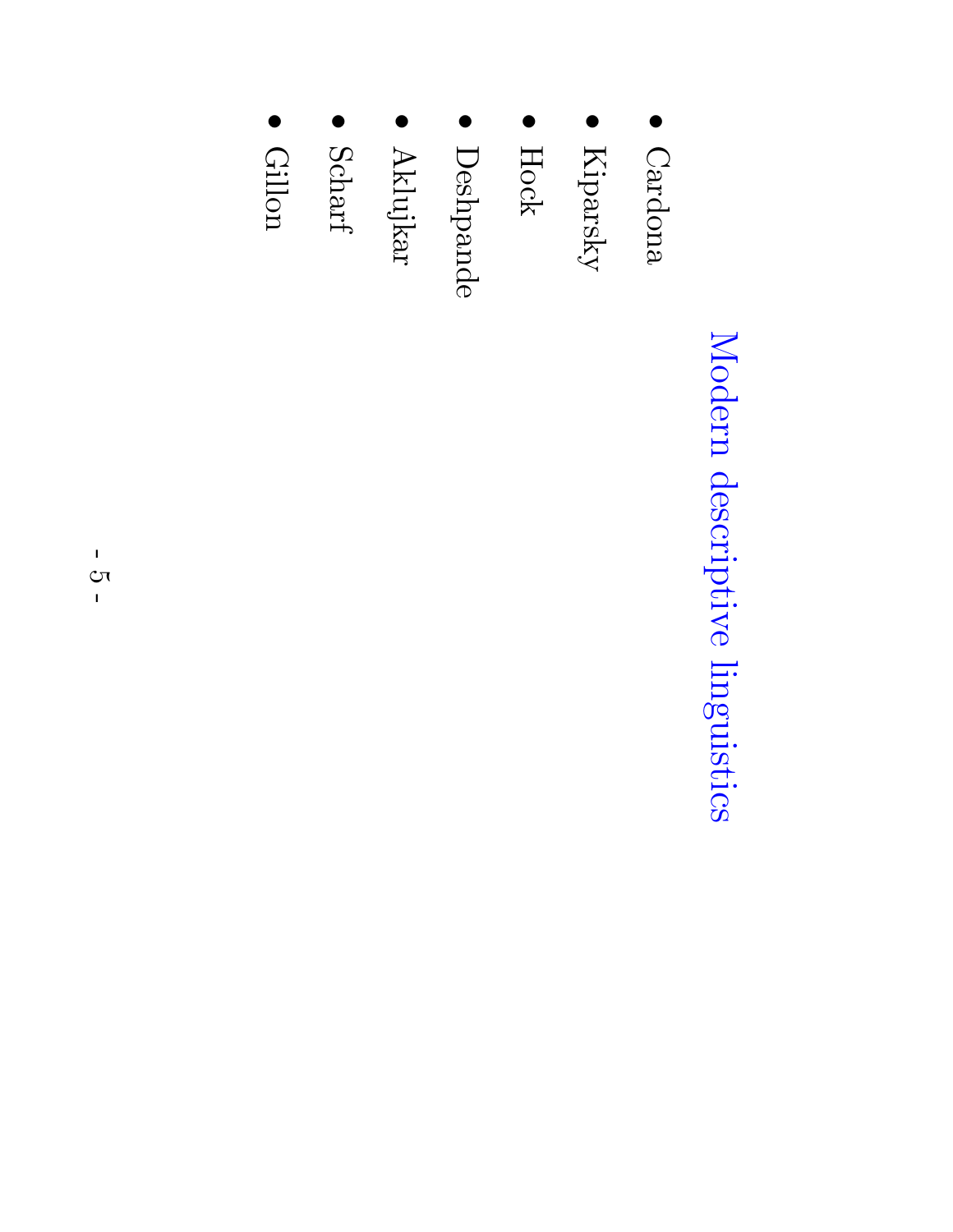#### $\rm M_{hatt}$  $\Xi.$ the syntax  $\Gamma$ Sanskrit  $\ddot{\sim}$

# (Government and Binding revisited)

- $\frac{1}{\mathrm{d}}$ approximation: free order within  $\rm \Delta$
- Staal's Constraint: the Calder mobile theory
- Discontinuous constituents analysis (crossings)
- $\bullet$ ಲು kinds of dislocations/extrapositions
- $\bullet$ Absolutives Absolutives as sentinels sentinels
- $\bullet$ Sharing of agent between gerund and main clause
- $\bullet$ Null arguments and anaphora for extra sharing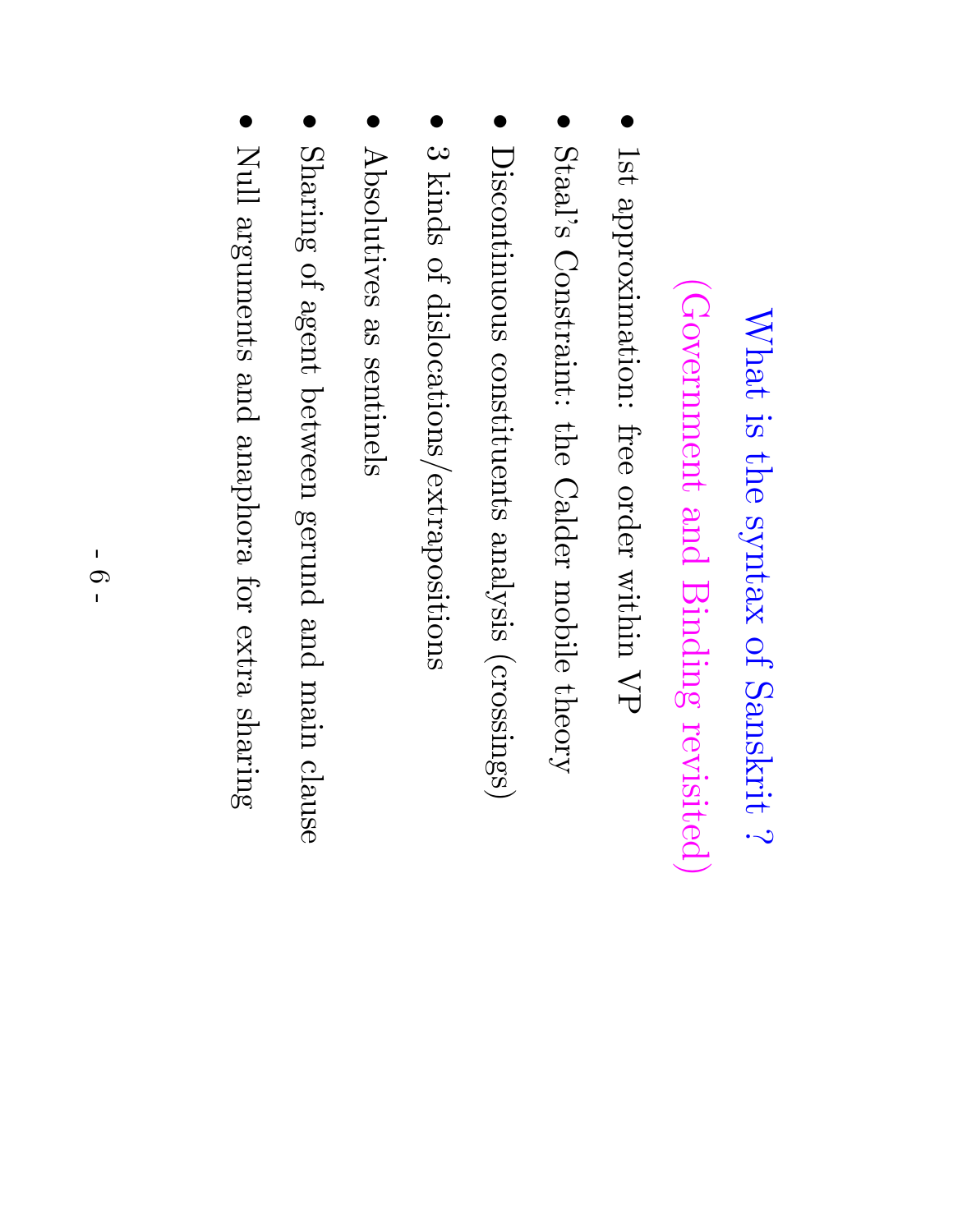#### Control in<br>N Sanskrit: Bhartr . hari's rule  $\begin{array}{ccccc} \textbf{1} & \textbf{2} & \textbf{5} & \textbf{1} & \textbf{1} & \textbf{1} & \textbf{1} & \textbf{1} & \textbf{1} & \textbf{1} & \textbf{1} & \textbf{1} & \textbf{1} & \textbf{1} & \textbf{1} & \textbf{1} & \textbf{1} & \textbf{1} & \textbf{1} & \textbf{1} & \textbf{1} & \textbf{1} & \textbf{1} & \textbf{1} & \textbf{1} & \textbf{1} & \textbf{1} & \textbf{1} & \textbf{1} & \textbf{1} & \text$ L Sa<br>Gille<br>T

Analysis from Brendan Gillon. and the contract of the contract of the contract of the contract of the contract of the contract of the contract of

## (1) .<br>ا .<br>.<br>.<br>.<br>.

kașthāni bhittv¯a odanam pacati Devadattah. Having split wood, Devadatta  $\Xi.$ cooking rice. Ittva oc<br>. wood,<br>**दनम् भु**  

# $(2)$  पक्त  $\overline{a}$

 ${\rm pads}$ odanam bhu ˙nkte Devadattah.

Having cooked the rice, Devadatta  $\Xi.$ eating .<br>T:

Here the patient (karman)  $\Xi.$ shared ! LL Contraction.  $\operatorname{What}$ about sharing of items with distinct k¯araka (semantic role)  $\dot{\sim}$ 

Bhartr . hari's rule. The main action determines the kāraka, hence the explicit case. The subordinate k¯araka  $\Xi.$ implicit. This was explained  $\mathcal{\overset{\sim}{Q}}$ Deshpande.

Such rules are essential  $\Xi$ understand valence constraints.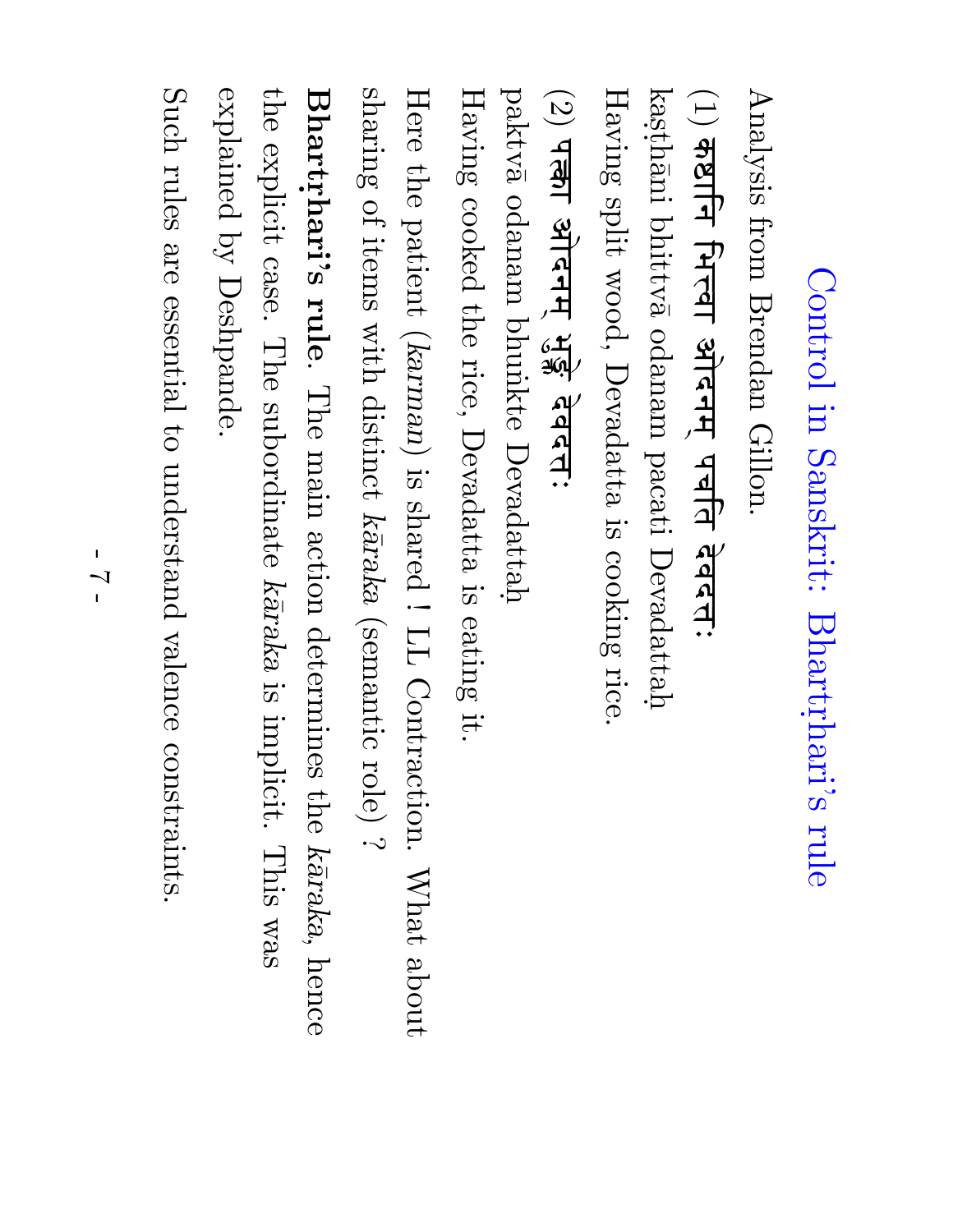#### Why  $\operatorname{dom}{\mathfrak t}$ you just implement  ${\rm J\bar{a}}$ ini  $\dot{\sim}$

 $\mathrm{Firstly},$  ${\rm \dot{Pa}}$ ini  $\Xi.$ complex, and, e<br>So  $\mathop{\otimes}\limits^{\mathop{\mathsf{CS}}\nolimits}$ saw, not sufficient. However,  $\Xi$ :  $\Xi.$  $\Lambda$ ldabl $\Lambda$ one of the most accurate formal description of  $\rm\chi_{\rm UPS}$ human language, and  $\Lambda$ ure $\rm{u}$ criticisms of  ${\rm reg}_\mathrm{d}$ ini arose from an<br>D imperfect comprehension of his framework.

 $\operatorname{Secondly},$ the primary feature of his formal presentation  $\Xi.$ conciseness  $\left($ l $\bar{a}$ ghava ). This conciseness sometimes  $\Xi.$ counter-productive, because the abbreviation principles  $\Lambda$ e $\rm{u}$ a<br>O without linguistic meaning, e<br>S discussed  $\mathcal{\overset{\sim}{X}}$ Kiparsky.  ${\rm Finally,}$  $\omega$ generative grammar, even  $\Xi$ : perfect, does not provide the<br>P means  $\Xi$ analyse language unambiguosly.  ${\rm \dot{Pa}}$ ini's description proceeds  ${\rm d} \rm{smooth}$ the linguistics layers from semantic information  $\Xi^+$ morphosyntactic representation  $\mathfrak{S}$ abstract morphological form  $\mathfrak{S}$ phonological form. Information from upper layers  $\Xi.$ available ည $\frac{\infty}{2}$ lower layers, but not conversely.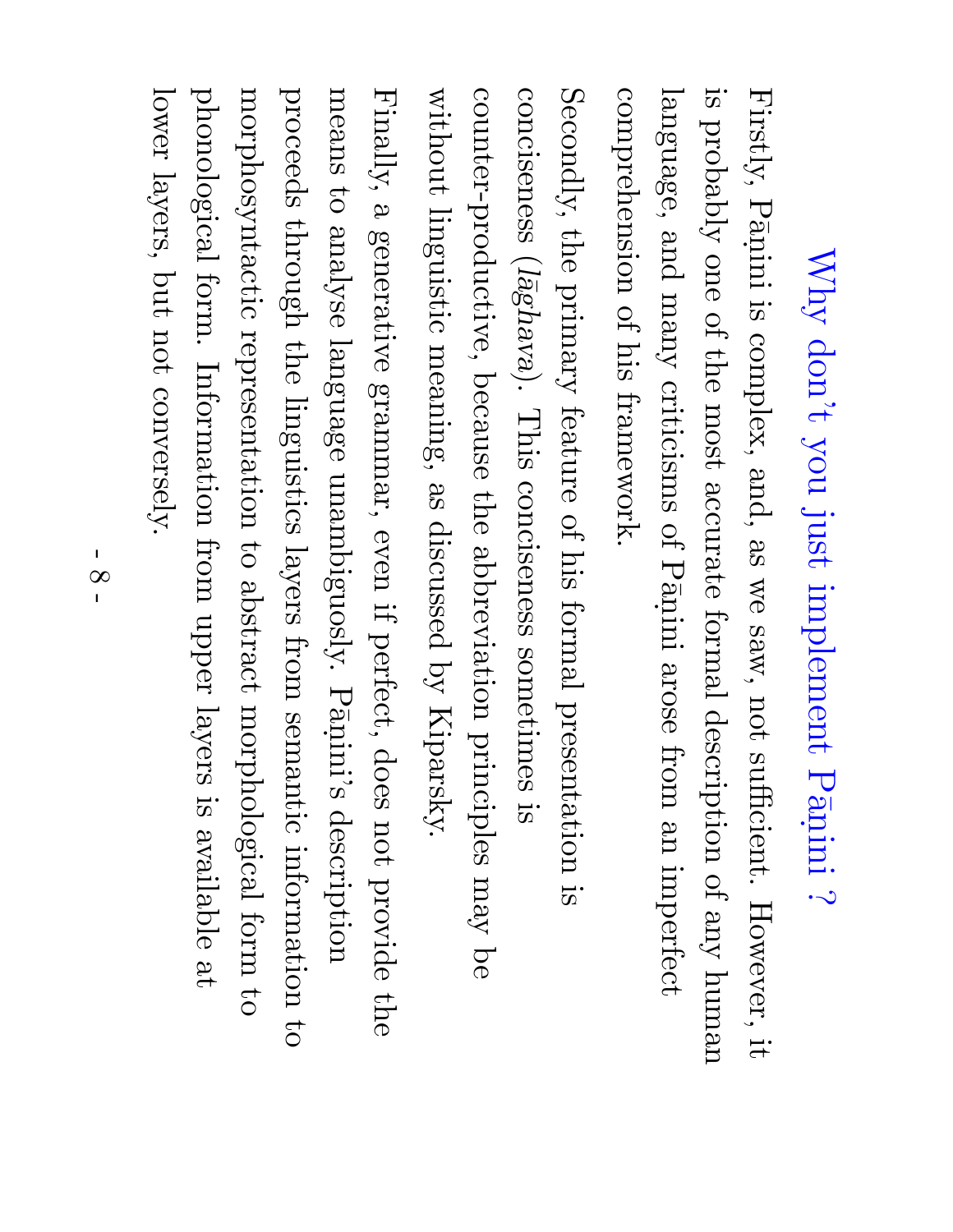#### $\operatorname{tr}\nolimits_{\operatorname{gl}\nolimits}$ ini ought  $\mathsf{S}^{\mathsf{t}}$  $\mathbf{S}$ fully computerised

Still, it.  $\Xi.$ useful  $\mathfrak{S}$ compile  $\operatorname{L}\bar{\operatorname{gn}}$ ini's  $\bar{u}$ aştā $dh$ yay into  $\omega$ computerised form. This  $\Xi.$ being done e.g.  $\mathcal{\widetilde{Q}}$  $\rm \Omega_{I}$  $\operatorname{Sinkamart}$ Swamiji in.<br>I Sirigere with his gan.  $ak\bar{a}$ s.

Visit http://www.taralabalu.org.

NB. The system lists the full trace  $\Xi$ rewritings in terms of s¯utras.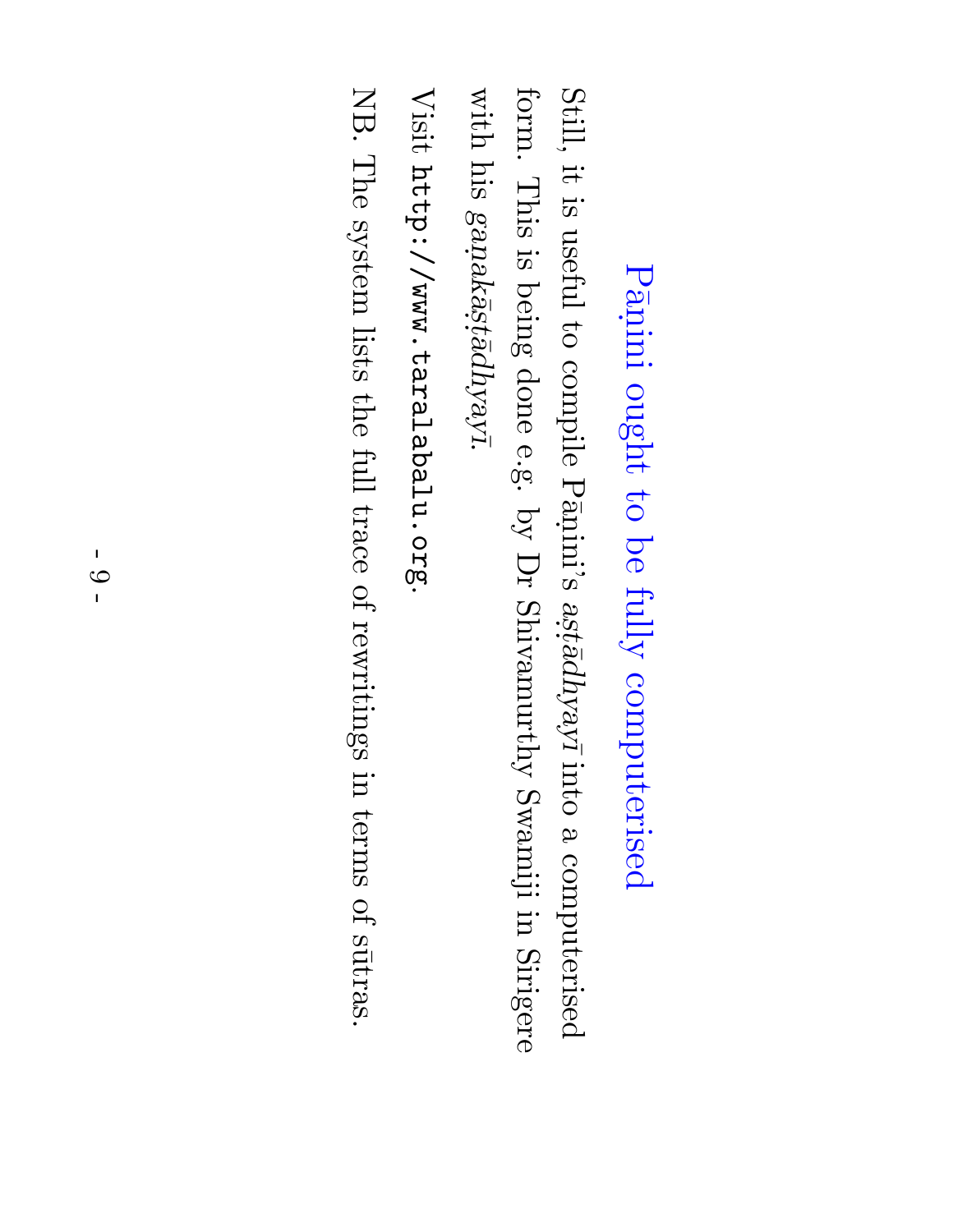### Going in<br>N the reverse direction

- $\bullet$ Phonology Phonology (Sandhi)
- $\bullet$ Morphology Morphology
- $\bullet$ Root Lexicon
- $\bullet$ Flexed Lexicon (invertible)
- Segmentation Automaton Segmentation Automaton
- Tagging Transducer Transducer
- Constituants Constituants Analysis
- $\bullet$ Agreement/Valency  ${\rm A}$ greement/Valency
- $\bullet$ Anaphora resolution resolution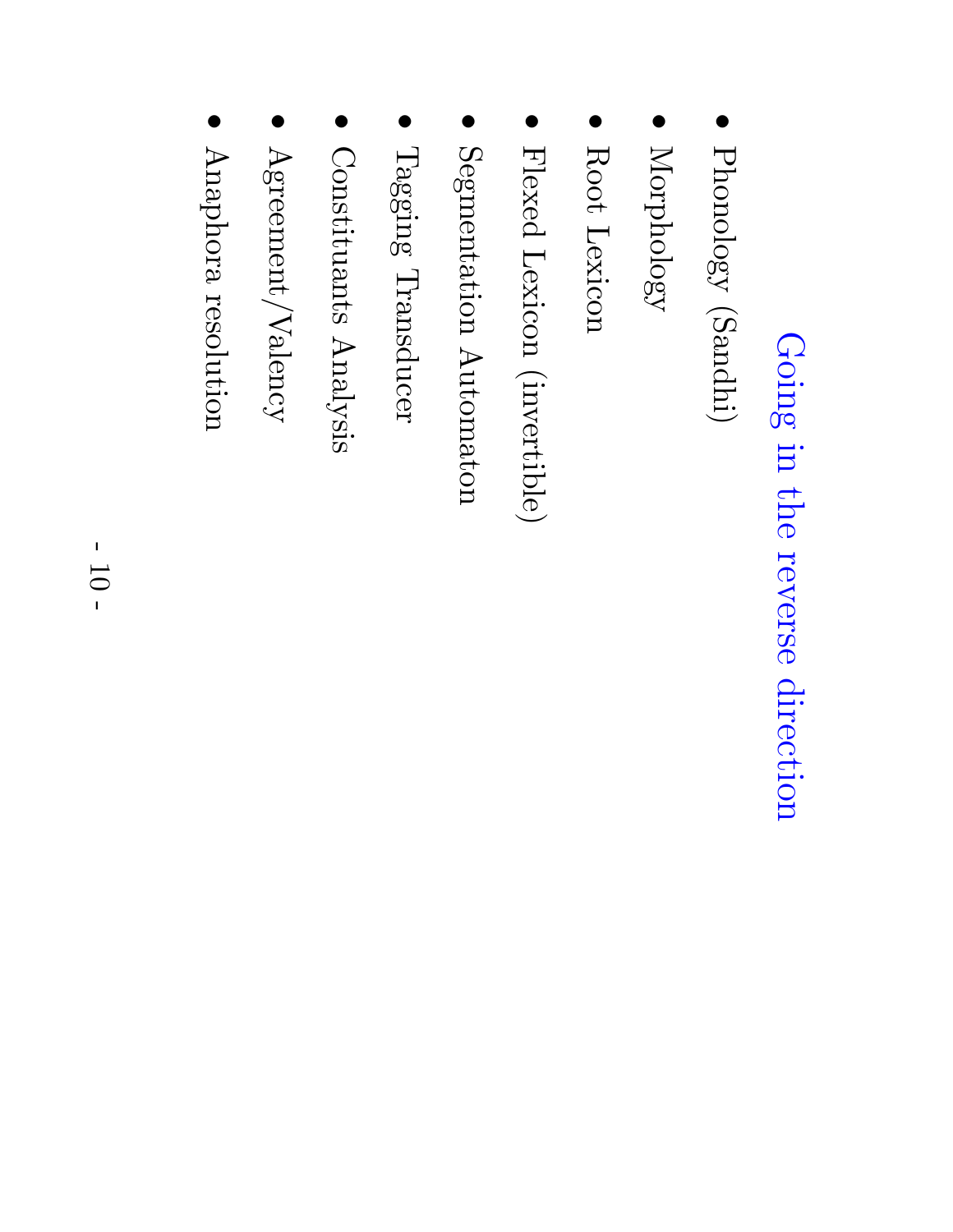### Euphony and sandhi

When successive words are uttered, minimisation of the energy necessary  $\Xi$ reconfigurate the vocal organs ည $\frac{\infty}{2}$ the juncture of words leads  $\Xi$ a phonetic transformation, discretized ည $\frac{\infty}{2}$ the phonemic level  $\mathcal{\overset{\sim}{Q}}$  $\mathbf \varrho$ sandhi rewrite rule of the form:

$$
m \leftarrow a[n[x]
$$

This juncture euphony, called external sandhi,  $\Xi.$ explicit in sanskrit in the written form of the sentence, where words are merged together in  $\mathbf \varphi$ continuous phoneme stream.  $\blacktriangleright$ similar operation glues compound words together.

The first computer treatment of sanskrit  $\Xi.$ thus segmentation analysis,  $\mathbf \varphi$ complex non-deterministic process.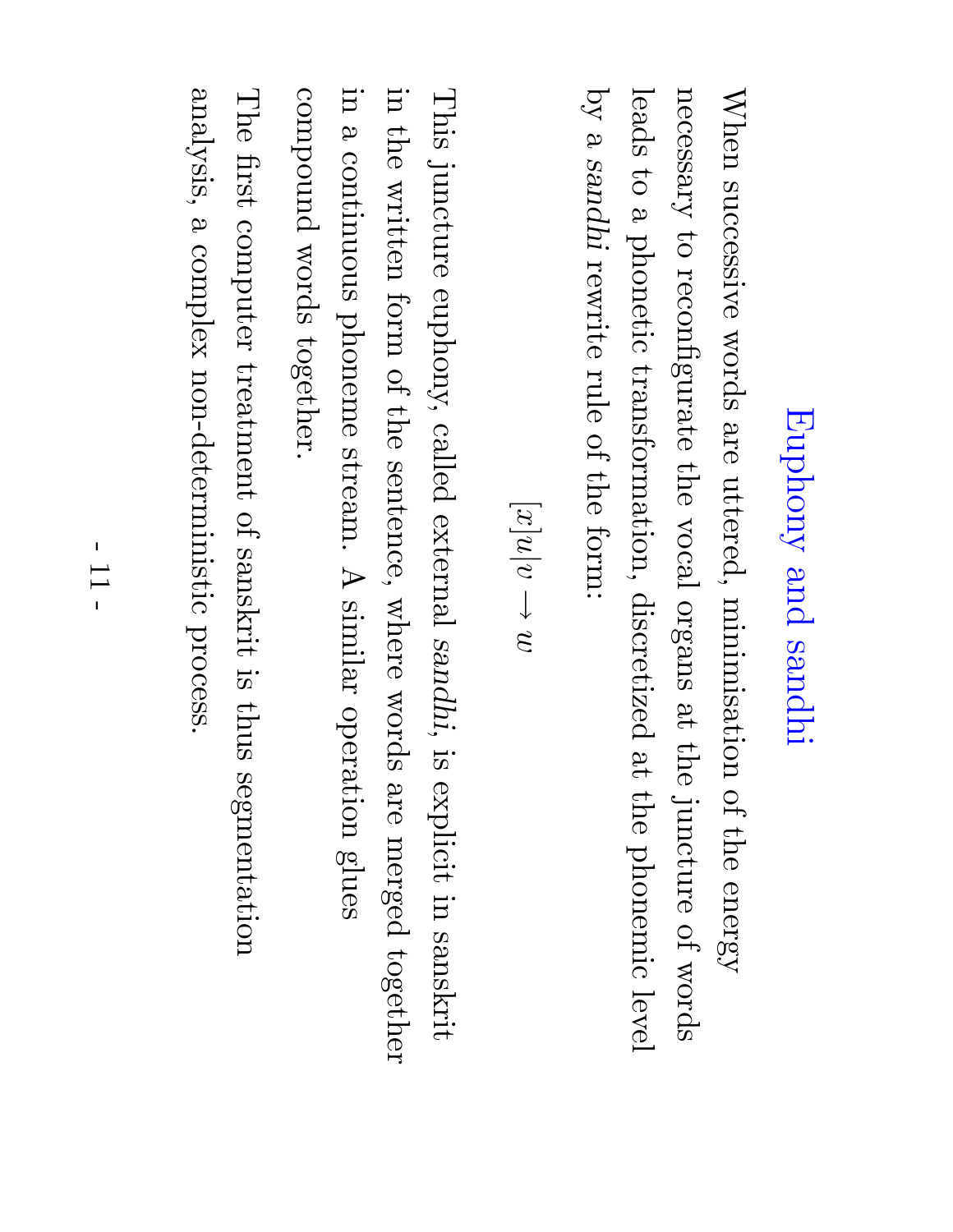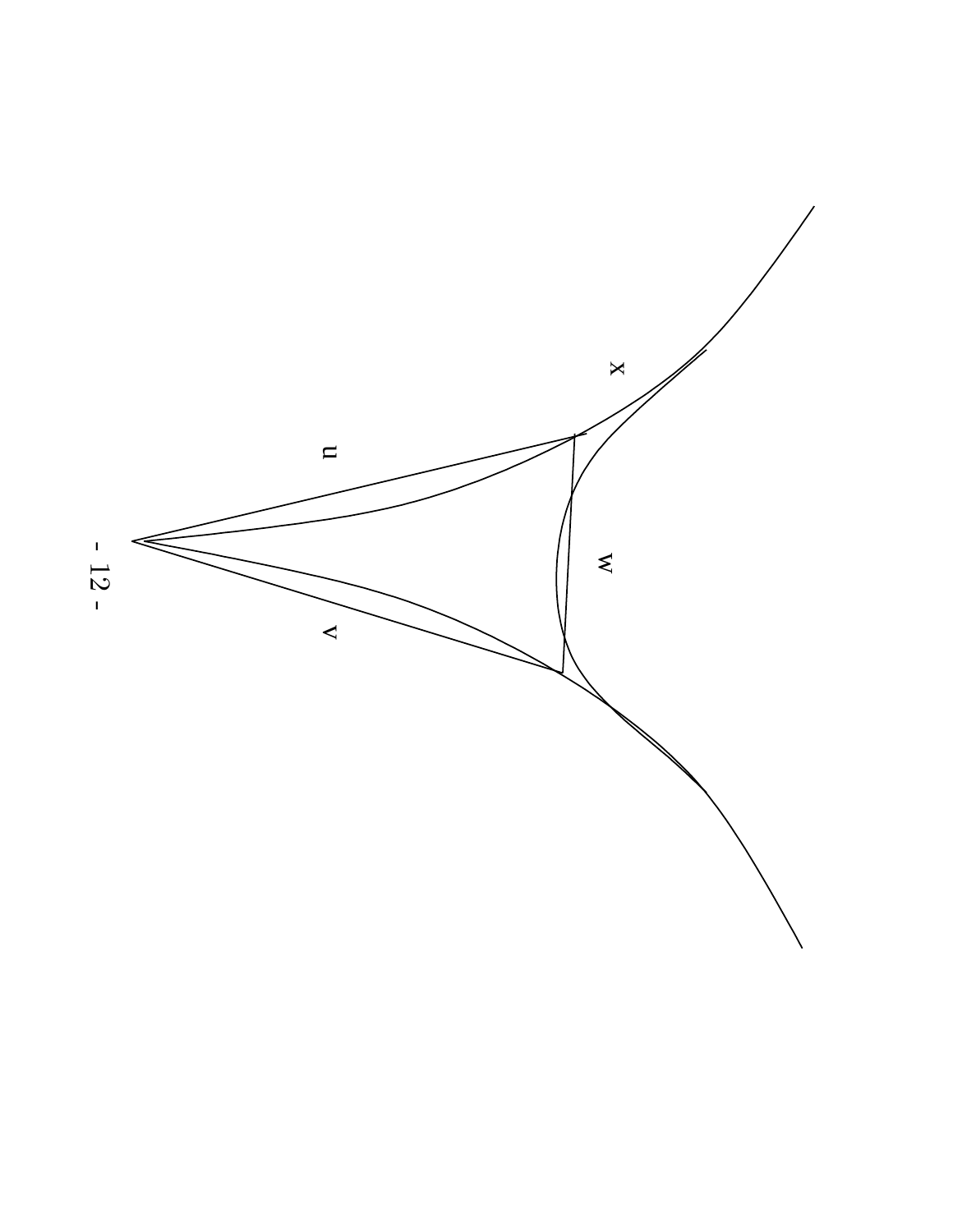### Variety  $\Gamma$ sandhi

- Internal sandhi: frozen flexed forms
- External sandhi : compound words
- Terminal Terminal sandhi
- $\bullet$ Morphological sandhi
- $\bullet$ Syntactic sandhi
- Phantom Phantom phonemes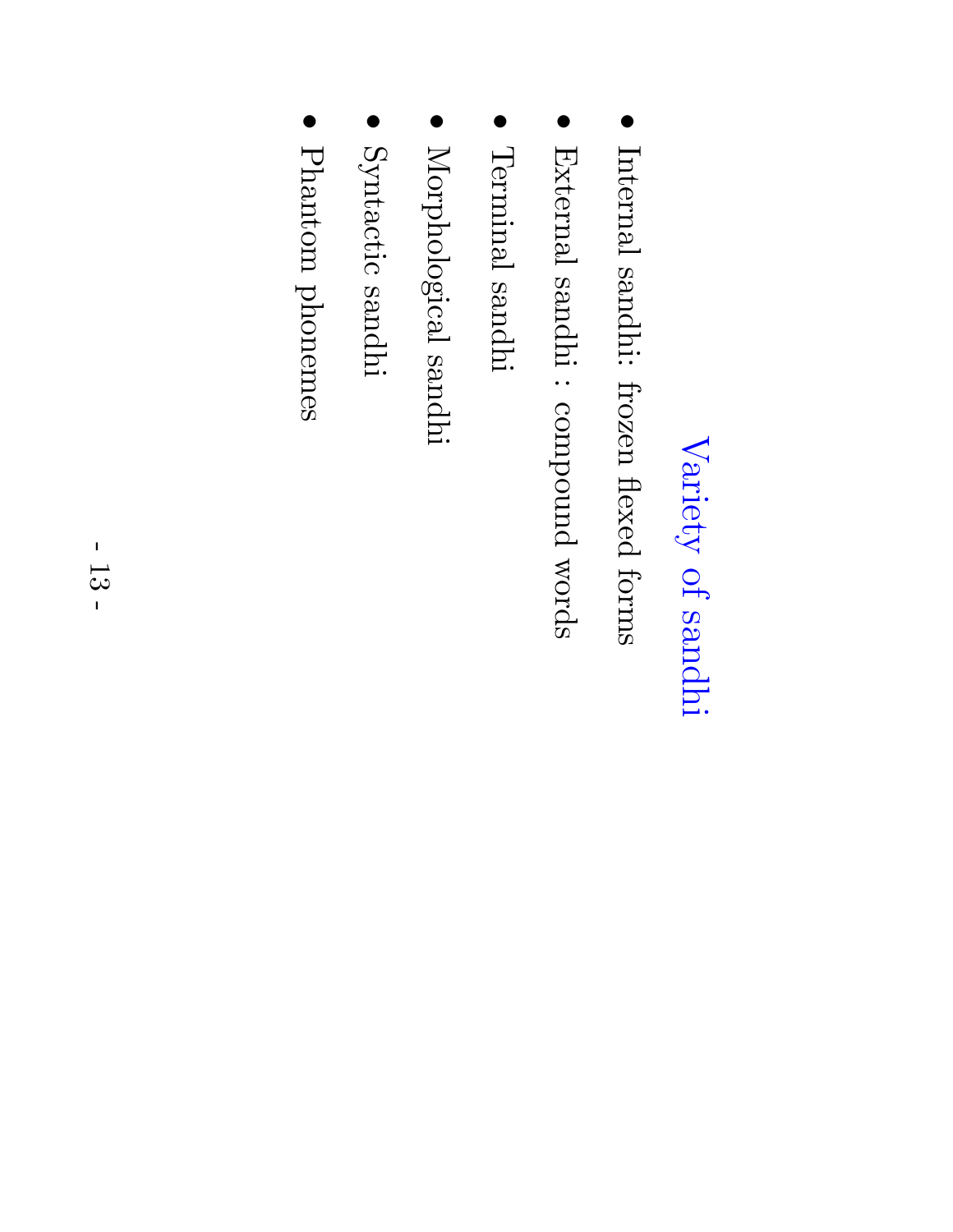# Exemples

- $\bullet$ tad  $\overline{+}$  $\tilde{s}$ rutvā  $\overline{\phantom{a}}$  $t$ acchru $t$ vā
- dvit .  $\overline{+}$ hasati  $\overline{\phantom{a}}$ dvid . . dhasati
- $\chi_{\rm AV}$  $+$  $\partial U$  $\overline{\phantom{a}}$  $\widetilde{\mathcal{B}}$ ˙nme
- $\bullet$ a  $\overline{+}$ İ.  $\prod$  $\mathbb O$
- $\bullet$  $\frac{|a|}{|a|}$  $\overline{+}$  $\frac{|a|}{|a|}$  $\overline{\phantom{a}}$  $\overline{a}$
- dr . ´ s  $^+_+$  $\widehat{e}$  $\prod$ drsta
- $\bullet$ ¯ a  $\frac{1}{\mathrm{B}}$ ihi  $\overline{\phantom{a}}$ !ehi
- $\bullet$ iha  $\frac{1}{\infty}$ !ehi  $\overline{\phantom{a}}$ ihehi
- iha  $\frac{1}{\infty}$ ihi  $\overline{\phantom{a}}$ ihehi
- iha  $+$ ehi  $\overline{\phantom{a}}$ \*ihaihi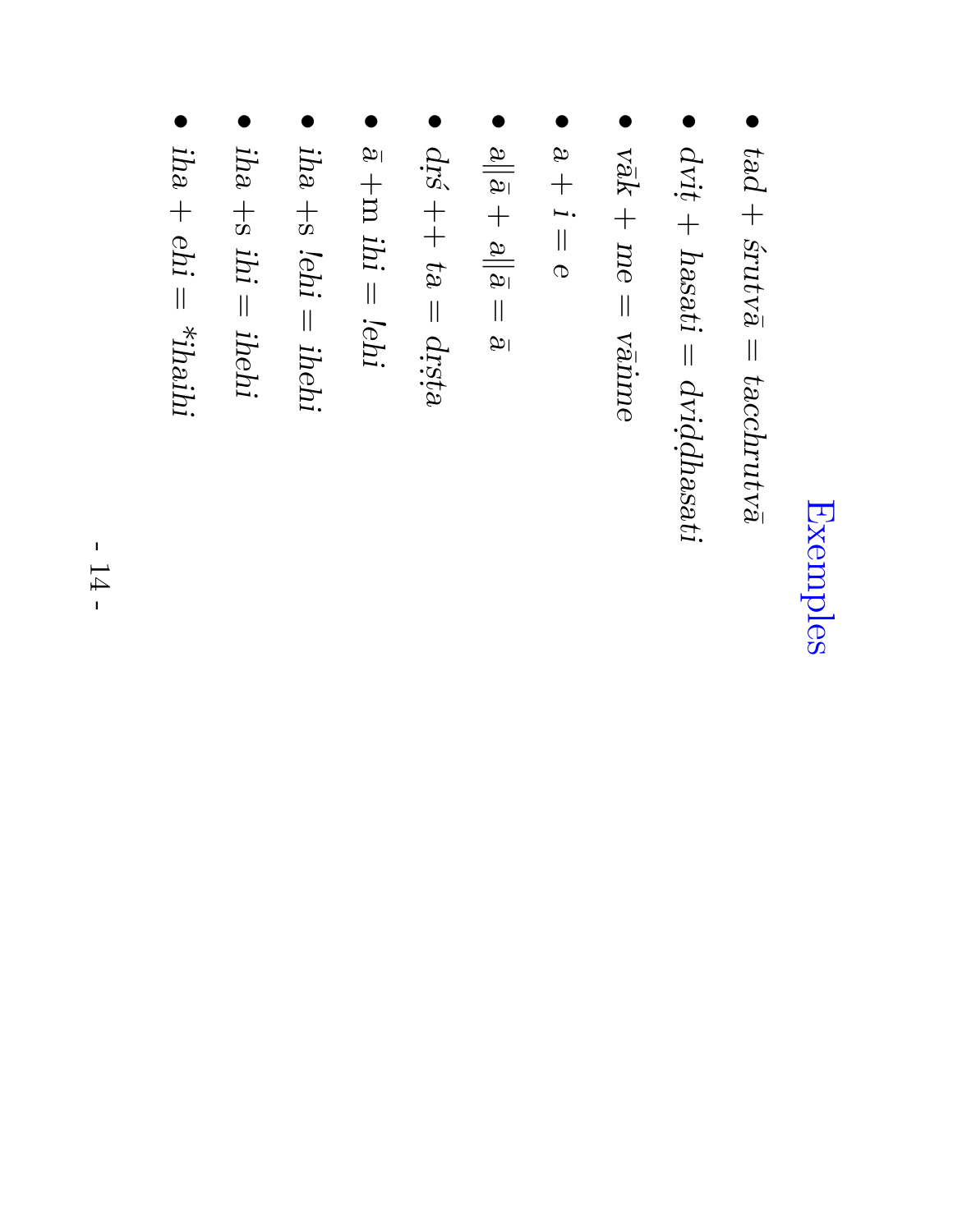# General methodology methodology

- $\bullet$ Dictionary Dictionary
- $\bullet$ Root lexicon
- $\bullet$ Internal sandhi generator
- Morphological Morphological paradigms
- Invertible flexed forms lexicon
- $\bullet$ Segmentation automaton Segmentation automaton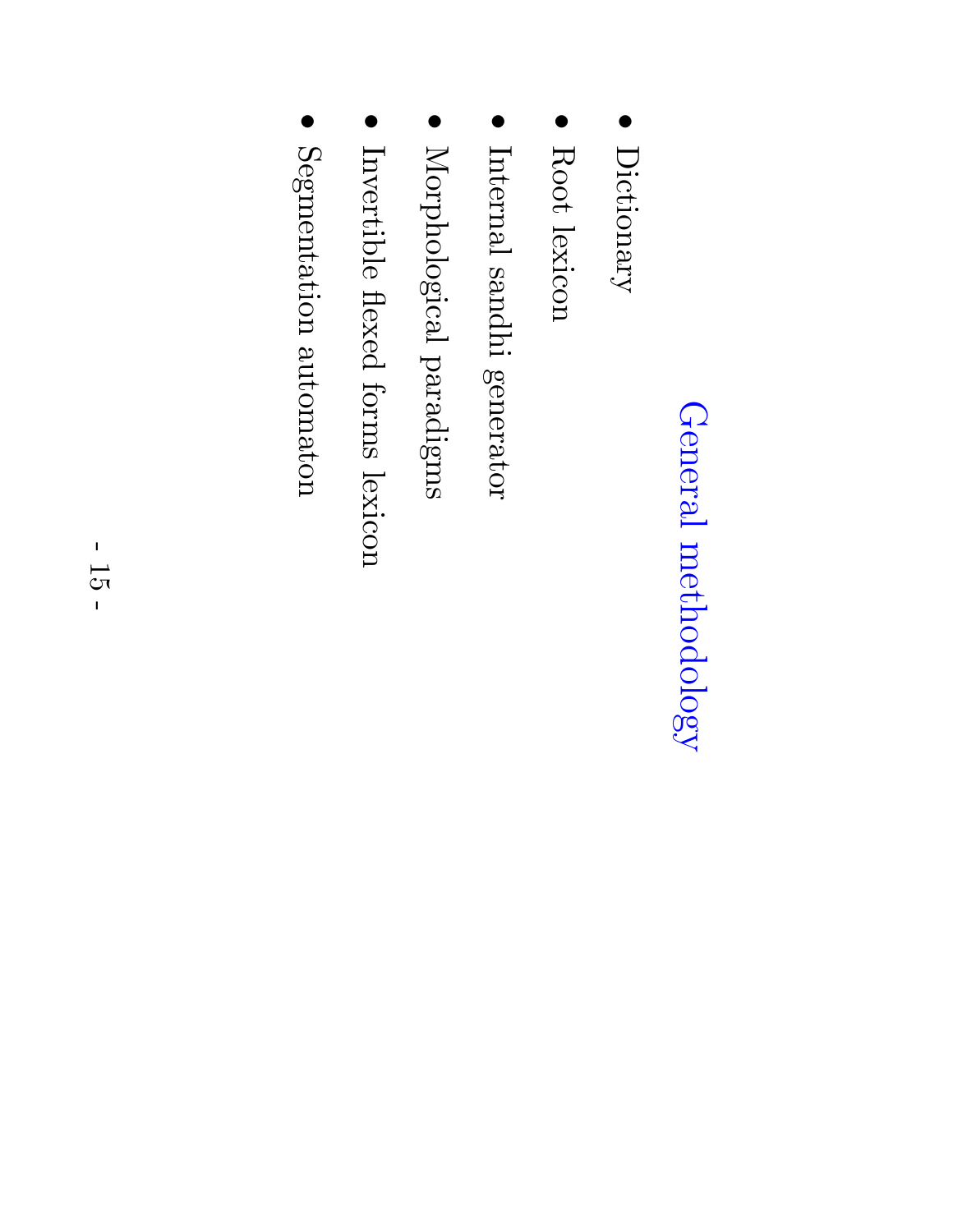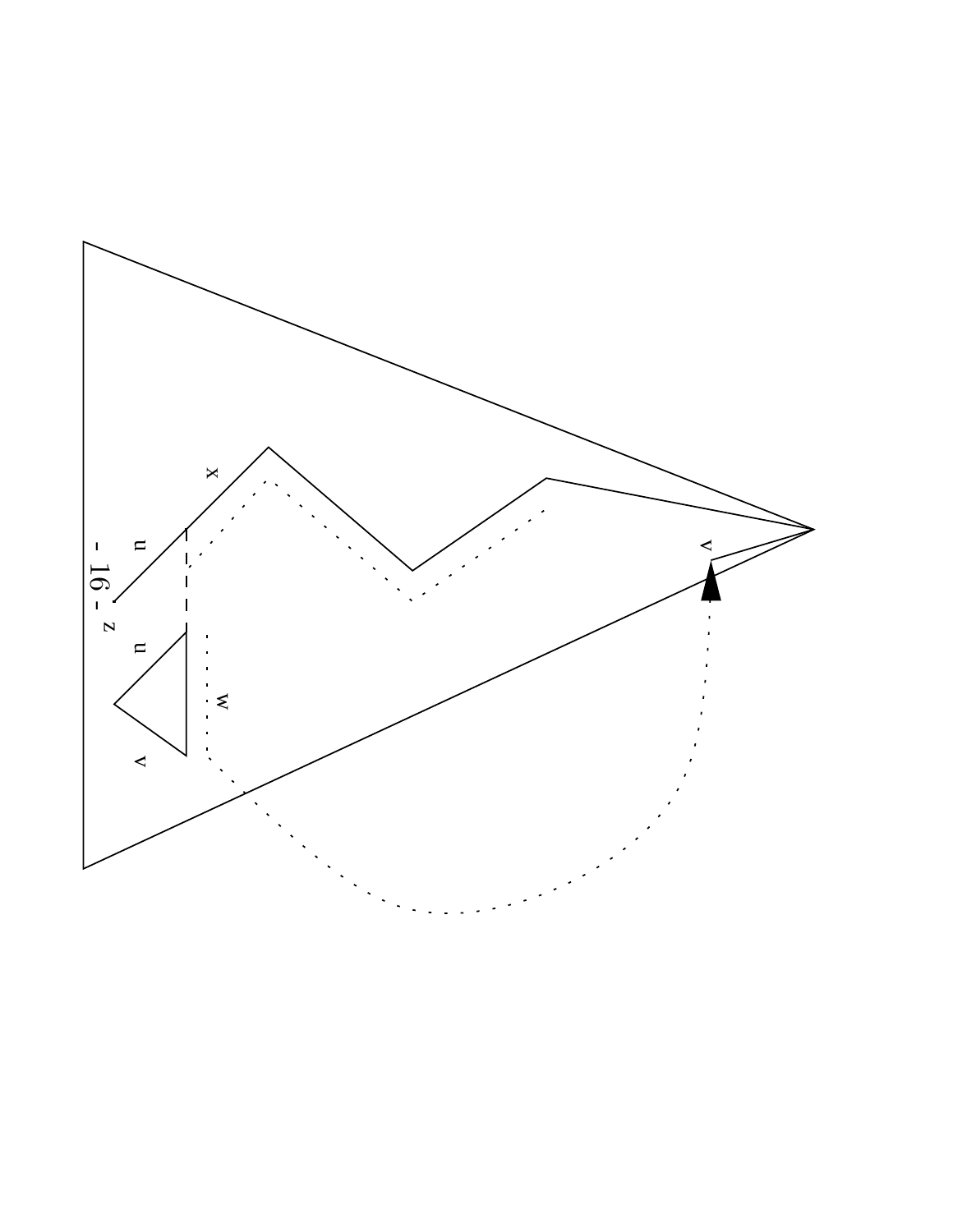# Properties

- Correctness Correctness
- Completeness Completeness
- $\bullet$ Termination Termination
- $\bullet$ Non sensitivity  $\Xi$ preference ordering
- $\bullet$ Training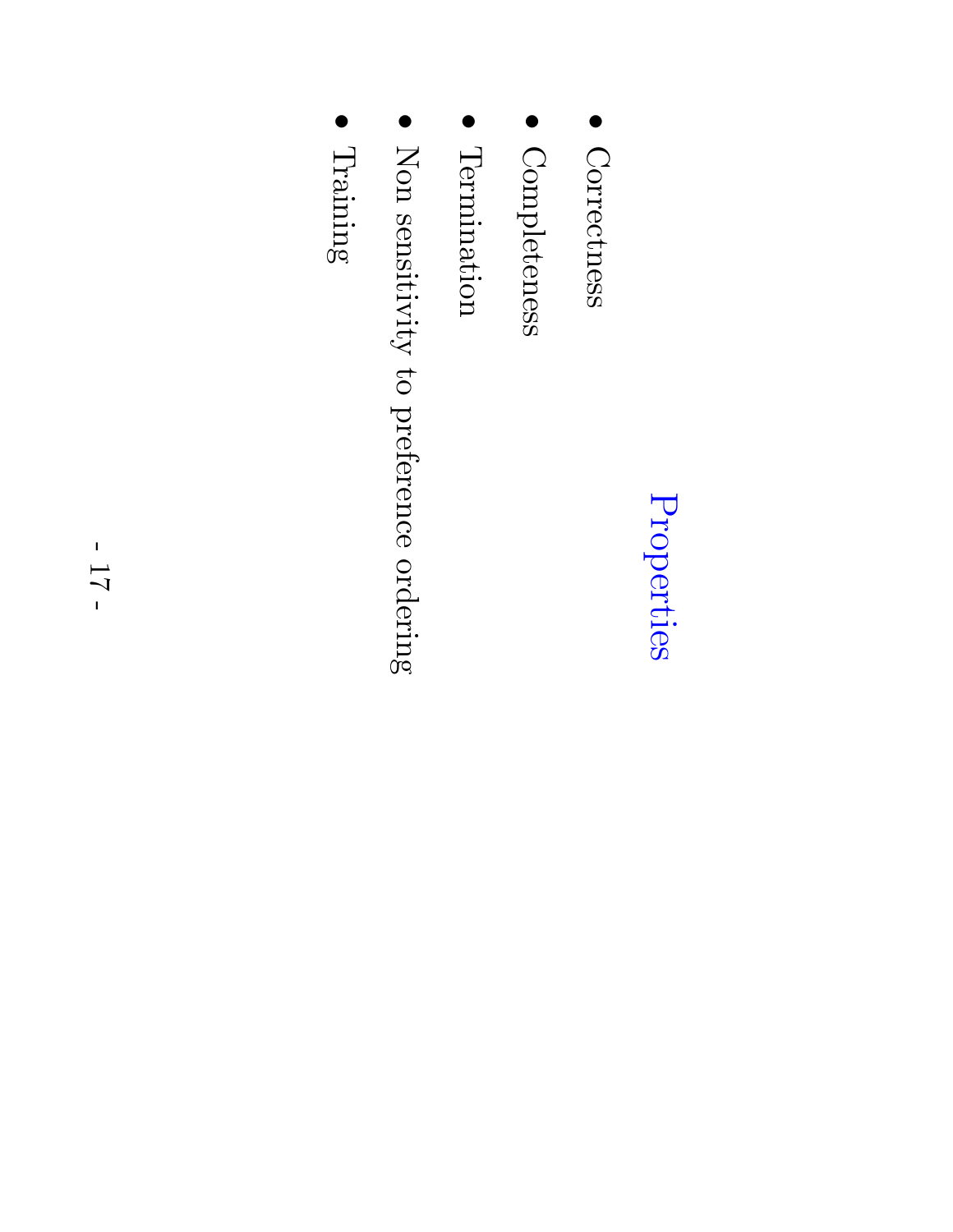#### Problems Problems

- $\bullet$ Non-determinism Non-determinism
- Overgeneration Overgeneration
- **Bahuvrīhi** Bahuvrihi
- $\bullet$  $\operatorname{Dual}$ forms, sa, etc
- Reference Reference corpus
- Training
- Robust mode
- $\bullet$ Lemmatisation Lemmatisation
- $\bullet$ Lexicon acquisition acquisition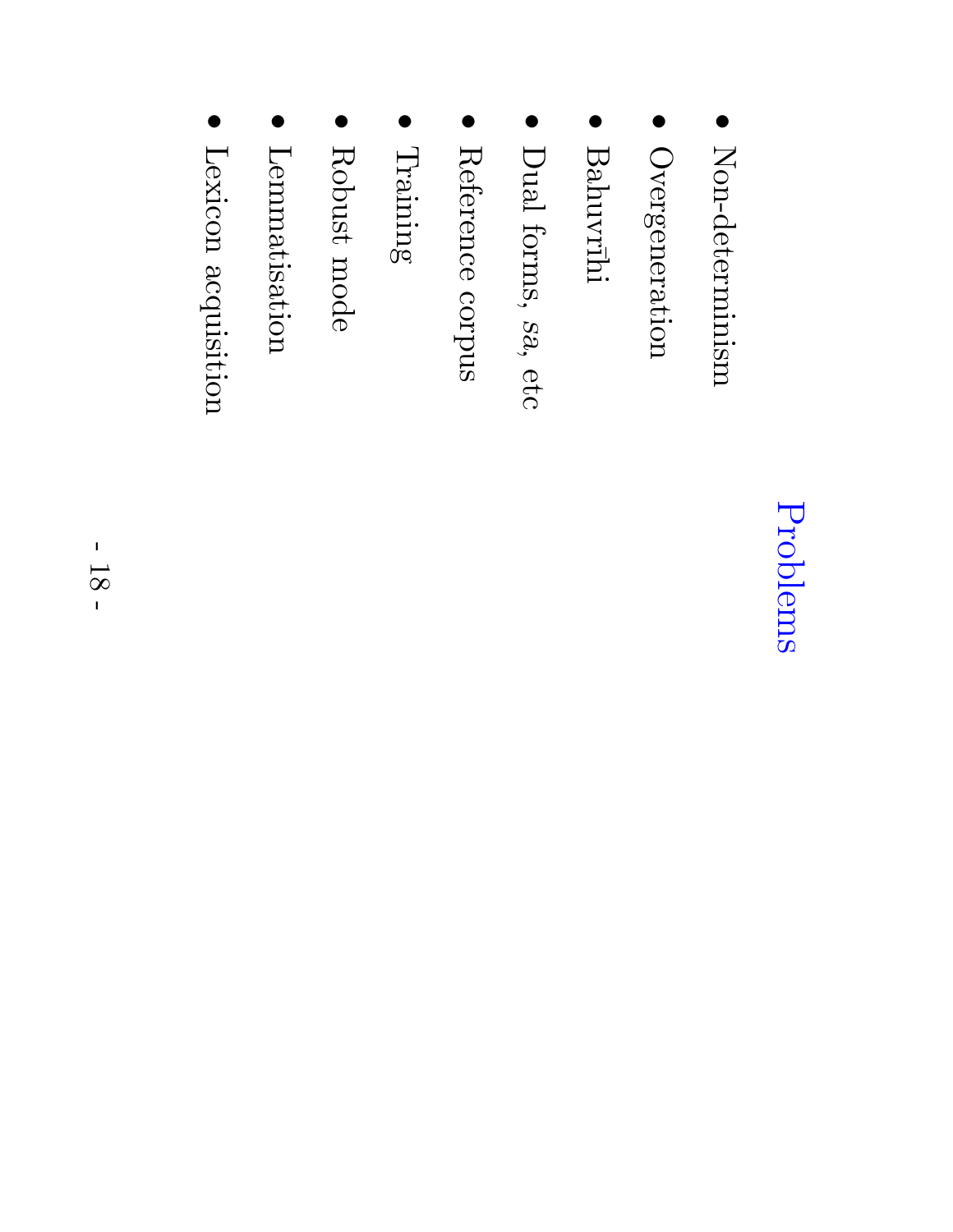## Syntax

- Agreement, chunks, genitives
- $\bullet$ Valence, sub-categorisation
- $\bullet$ Role features constraints
- $\bullet$ Sentinels Sentinels
- Sharing, dislocation dislocation
- Double accusatives, etc
- Minimal Minimal ontology
- $\bullet$ Anaphoras, Anaphoras, ellipses
- $\bullet$ Problems with .<br>Iti etc.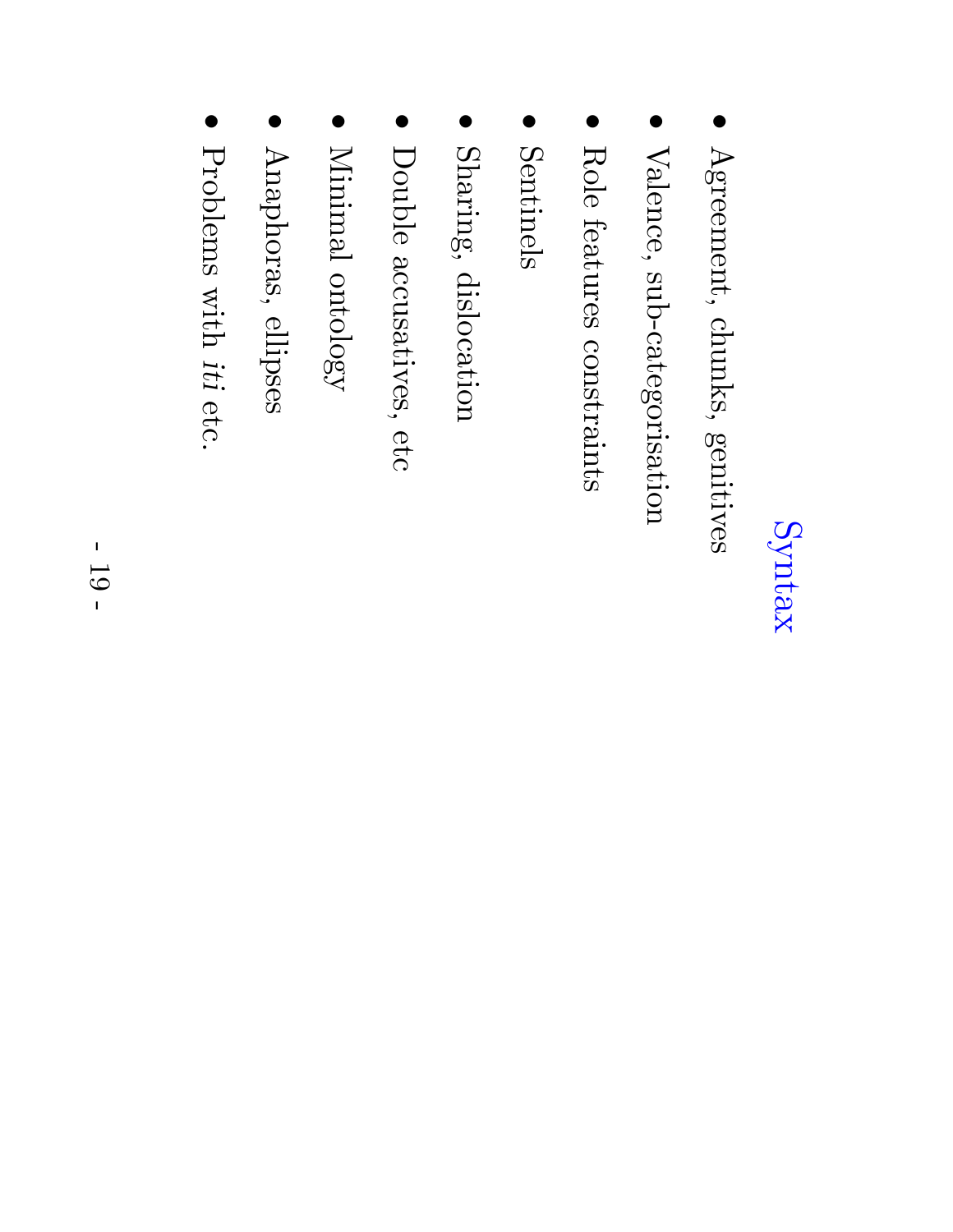#### Semantics Semantics

- $\bullet$ Proper names, titles, surnames
- Metaphors Metaphors
- $\bullet$ Myths
- Sūtras, commentaries, tradition
- Esoteric language, mantras, poetry
- $\bullet$ Cultural heritage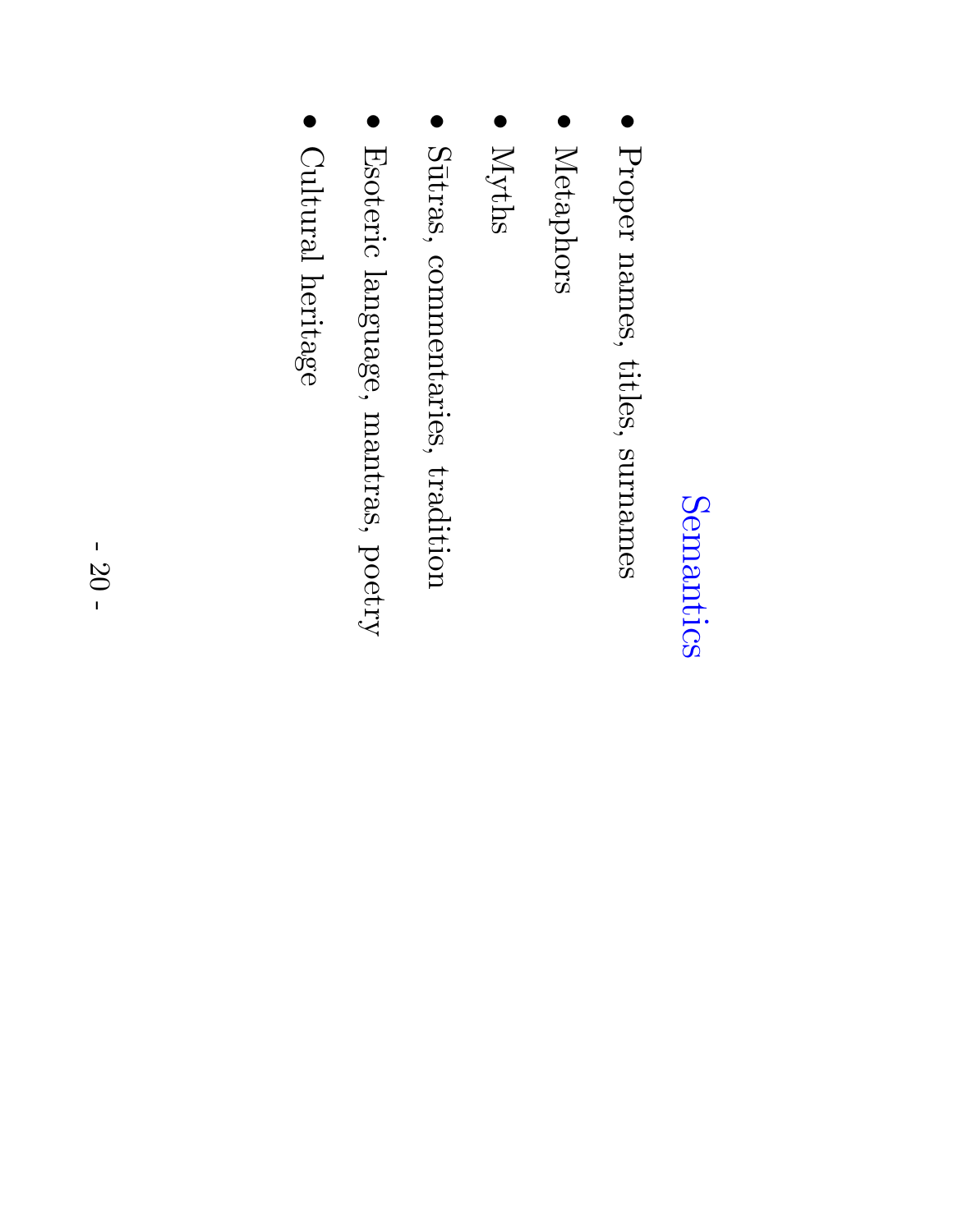## Available Resources in<br>N India

- $\bullet$ CDAC (and others) Fonts
- $\bullet$ CDAC Ramanujan's Desika, Sanskrit Authoring system
- $\bullet$ Bhandarkar Institute -  $\rm MaxB1$ arata Critical Edition
- $\bullet$ Deccan College Sanskrit Dictionary Project
- Academy of Sanskrit, Melkote. Shabdabodha
- $J\mathrm{aW}$ ahar la<br>Lal Nerhu Univ. CASTLE software, Sanskrit tutor
- Swamiji's Gan.  $ak\bar{a}$ ç $t\bar{a}dh$ yay $\bar{a}$ , Sirigere
- $\bullet$ Tirupati's Sanskrit Net corpus
- $\bullet$ Possibly  $\Lambda$ urg $\rm{u}$ other efforts...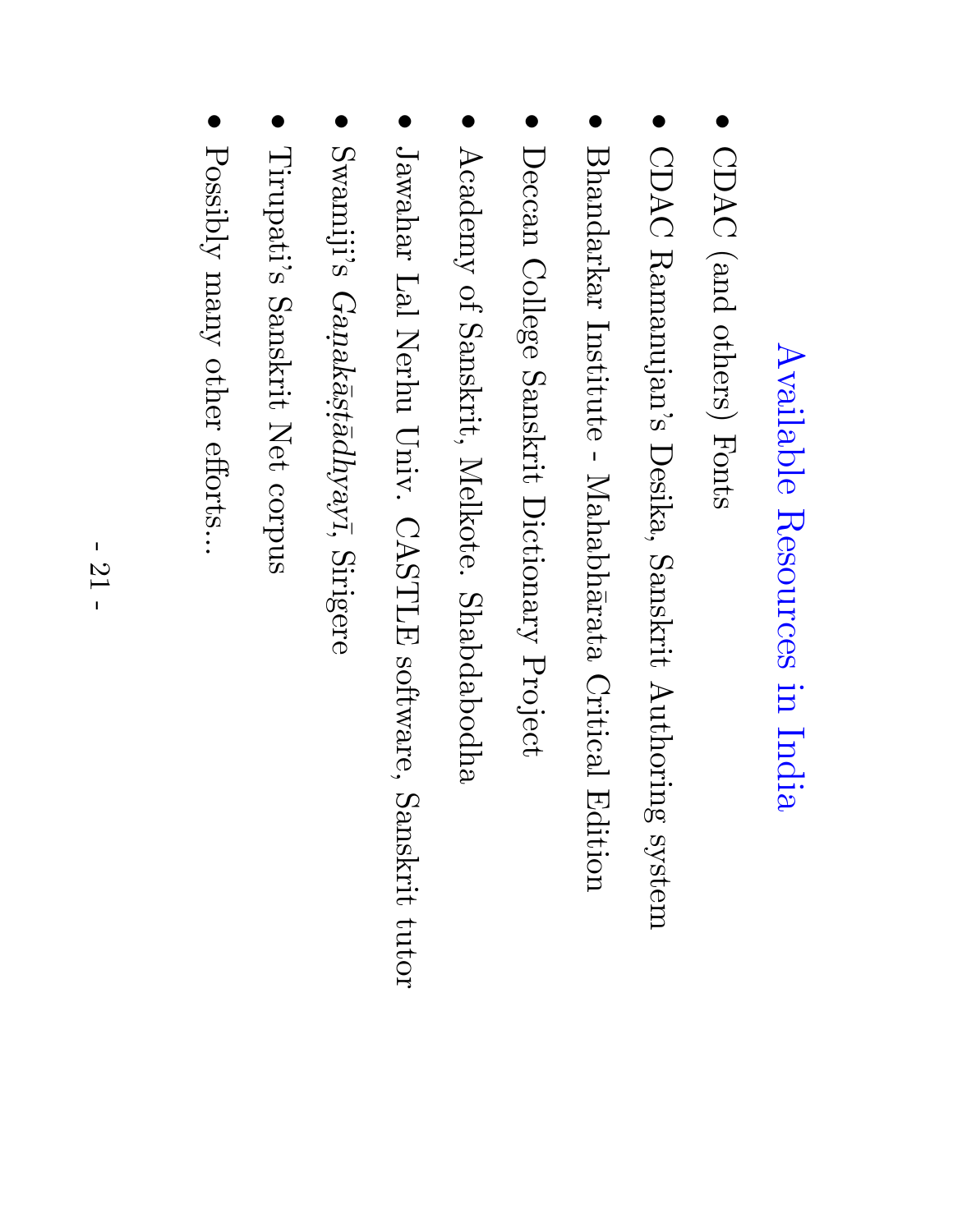### Available Resources in<br>N the West

- $\bullet$ Dictionaries: Köln, etc
- Numerous Web sites with various documents
- Corpus: Takunaga,  $\mathrm{Smith},$ Bhandarkar
- Peter Scharf's Sanskrit Library ည $\frac{\infty}{2}$ Brown
- Sanskrit Reader for  $R\bar{a}$ mopākhyāna
- Whitney's Roots
- $\bullet$ Gillon's Apte compilation
- $\bullet$ Towards a Sanskrit Treebank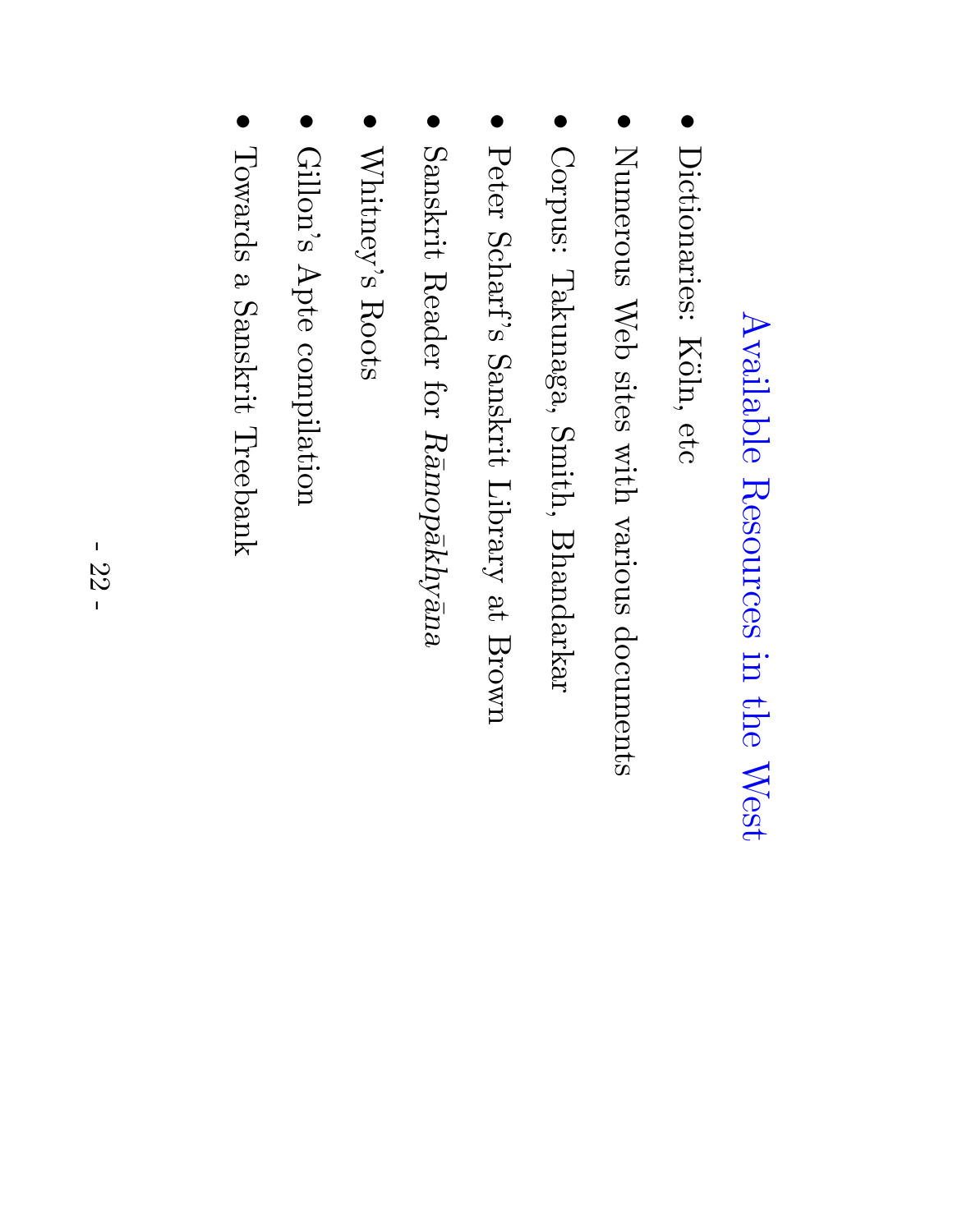### Gillon's analysis of Apte's corpus

Extracted from  ${\rm p}$   ${\rm q}$   ${\rm (M_2)}$ order in classical  $\operatorname{Sanskrit}$ ",  $\mathrm{sq}$ Brendan Gillon. The sentence, a real quotation from Mudrārāksasam  $\overline{\phantom{a}}$  $\Xi.$ listed in Apte's "Student Guide  $\Xi^+$ Sanskrit  $\mathrm{Composition}$ ".  $\bf \overline{I}$  $\Xi.$ an<br>D example of extraposition  $\Xi^+$ the right periphery of a clause.

(15)  $\rm \stackrel{M}{N}$ 2.10.17  $\widehat{\mathbb{I}}$  $\Omega$ 12.1.2  $\smile$ 

 $S$  $\begin{bmatrix} \mathcal{A} \mathcal{P} \end{bmatrix}$  $\prec$ not na<br>B ]  $\sum$  $P1s$  $\sum$  $\mathcal{L}$ ටා nah. our ] kut¯uhalam curiosity ]  $\leq$  $\mathcal{L}% _{A}=\mathcal{L}_{A}\!\left( A;B\right) ,\qquad \mathcal{L}_{A}\!\left( A;B\right) =\mathcal{L}_{A}\!\left( A;B\right) ,$ asti is ]  $N$  $\mathcal{L}$  $\lnot$ snak  $_{\rm edges}$  darśane) —— ]

There  $\mathcal{S}.$  $\partial \mathcal{U}$ curiosity on our  $p$ art  $\mathcal{O}$ see the snake.

O

-

seeing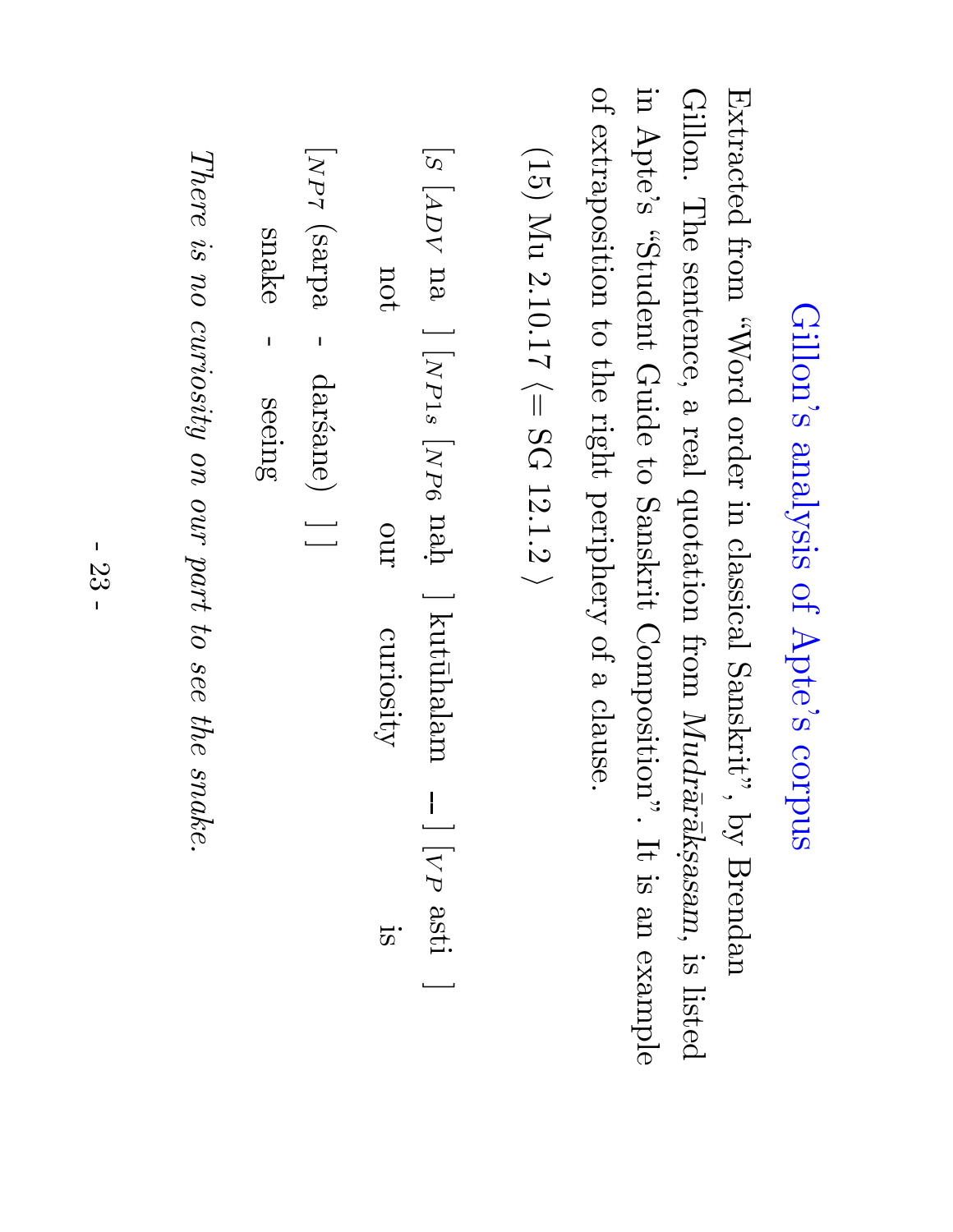## Synthesis of the hierarchical structure

Conjecture.  $\bm{\Pi}$ should ଚ<br>ଚ possible  $\mathfrak{S}$ synthesise the constituents structure from the linear structure  $\mathcal{\widetilde{Q}}$ computing valence and agreement constraints satisfaction modulo movement. Minimalism  $\dot{\sim}$ But  $\Xi$ :  $\Xi.$ expected  $\thinspace \mathrm{that}$ nonlinearities will raise complexity issues.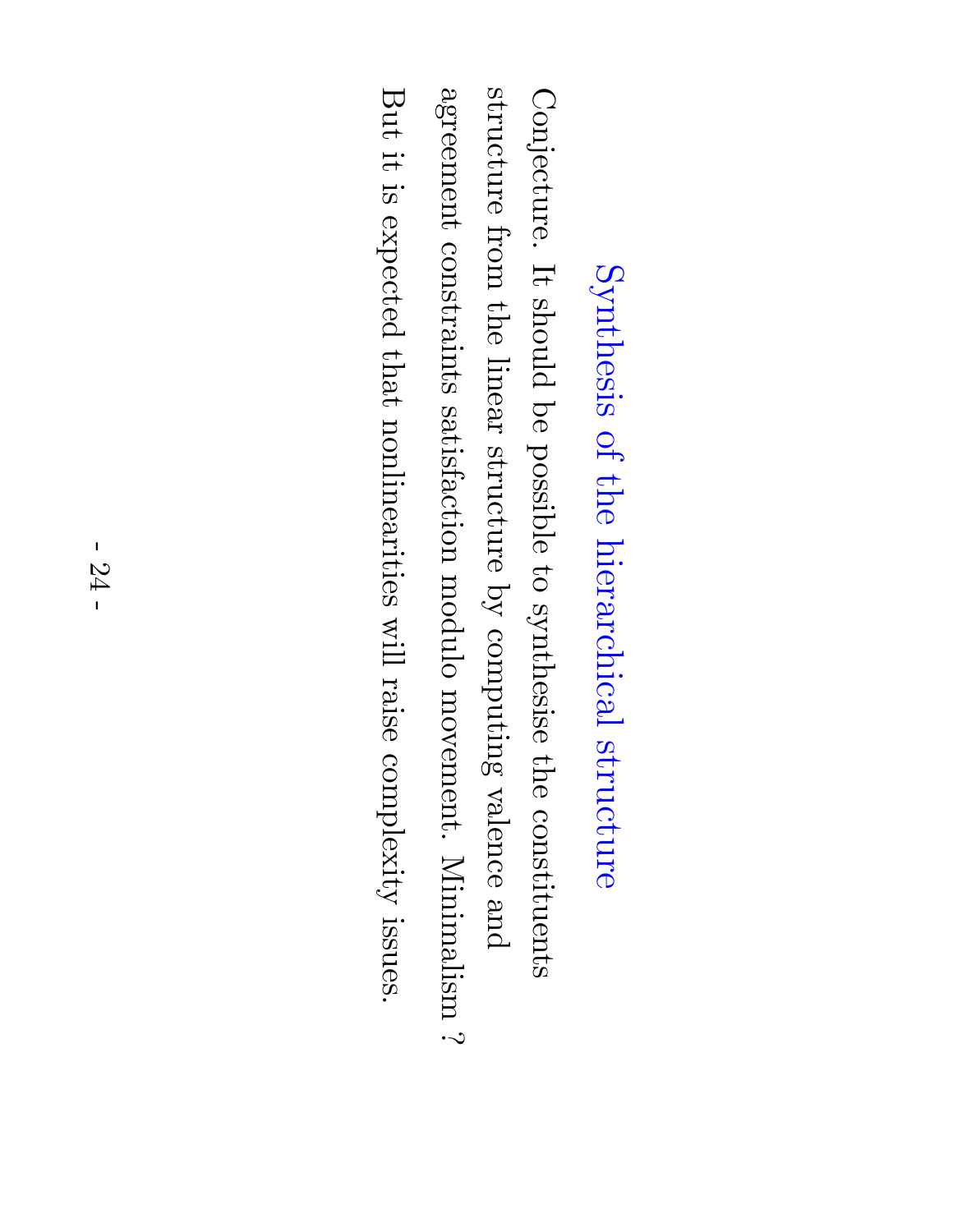## Relevant Conferences Relevant Conferences

- Sanskrit International Conference International Conference
- SALA round table workshop
- Workshop on Sanskrit Informatics Delhi Aug.  $\mathbb{S}$
- $\bullet$ ICON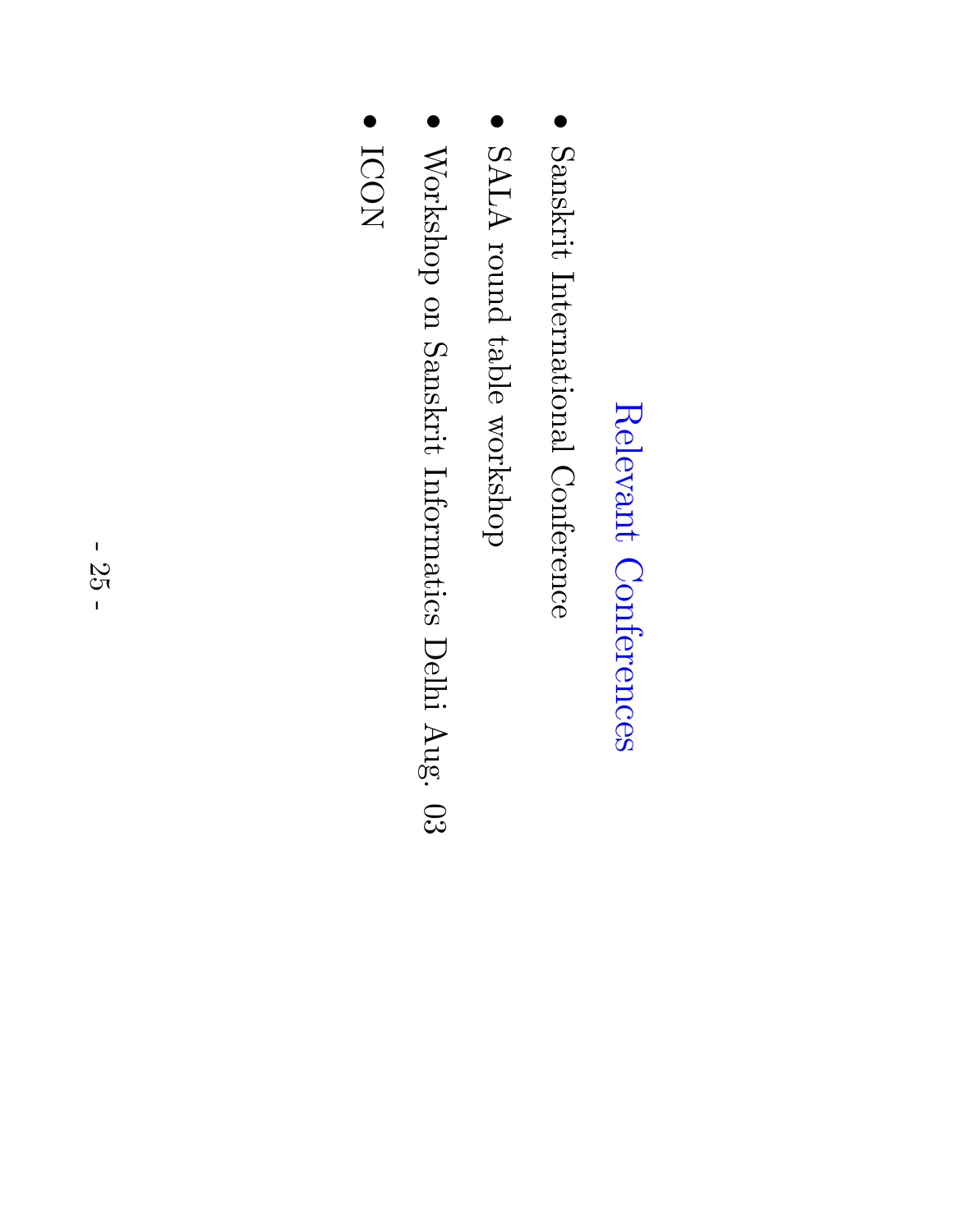### Towards  $\boldsymbol{\mathsf{\Omega}}$ Sanskrit Perseus?

- http://www.perseus.tufts.edu/ http://www.perseus.tufts.edu/
- Cooperation on normalised SKT Resources
- Sharing of corpus data
- $\bullet$ Interoperability  $\Xi$ tools
- $\bullet$ Evaluation Evaluation
- $\operatorname{Sustainability}$ of long term effort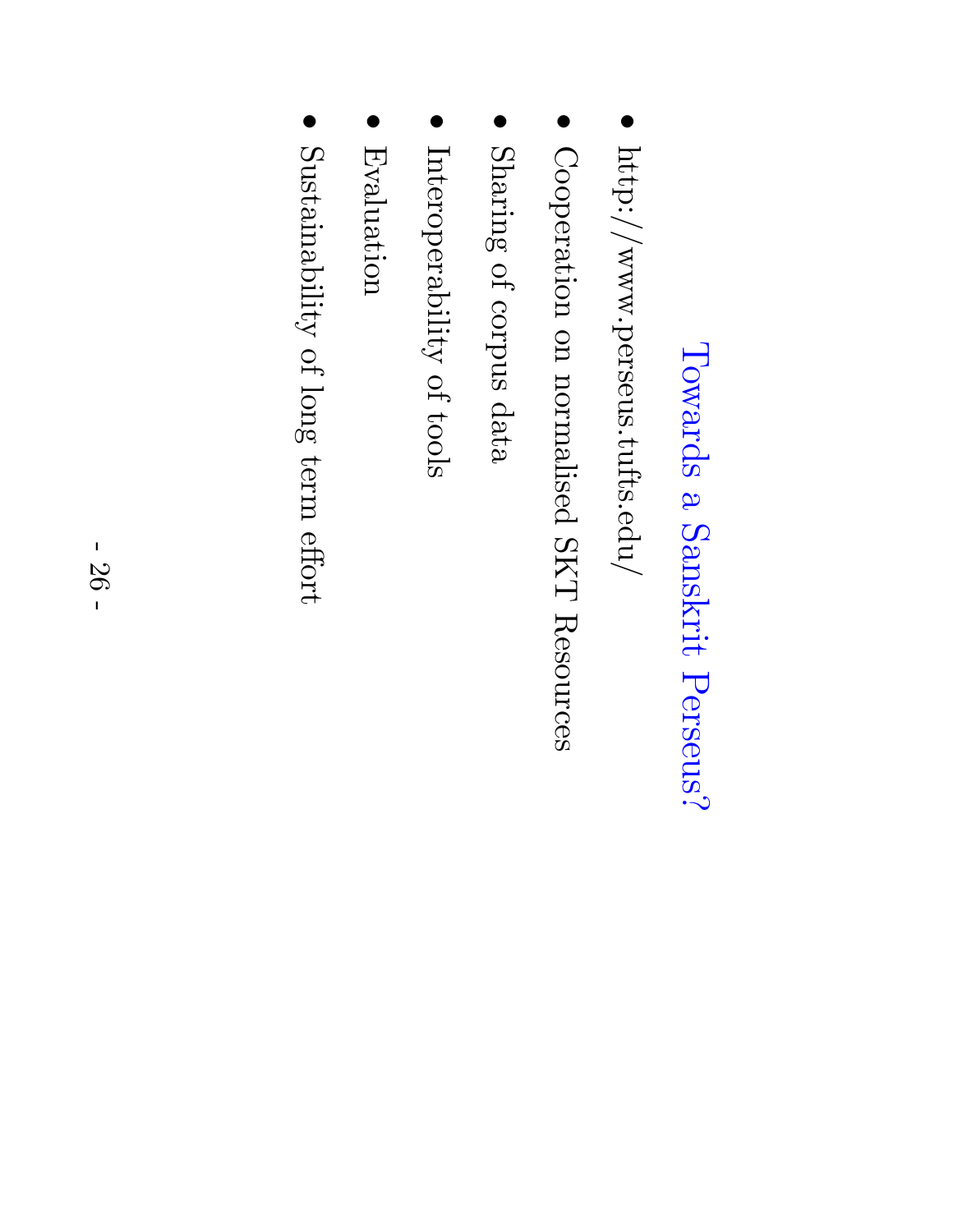## Zen technology technology

- Lexical trees (tries)
- $\bullet$ Zippers/contexts
- $\bullet$ Sharing Functor
- $\bullet$ Minimal automata Minimal automata
- $\bullet$ Difference Difference words
- Lexicon morphisms morphisms
- Automata Automata mista